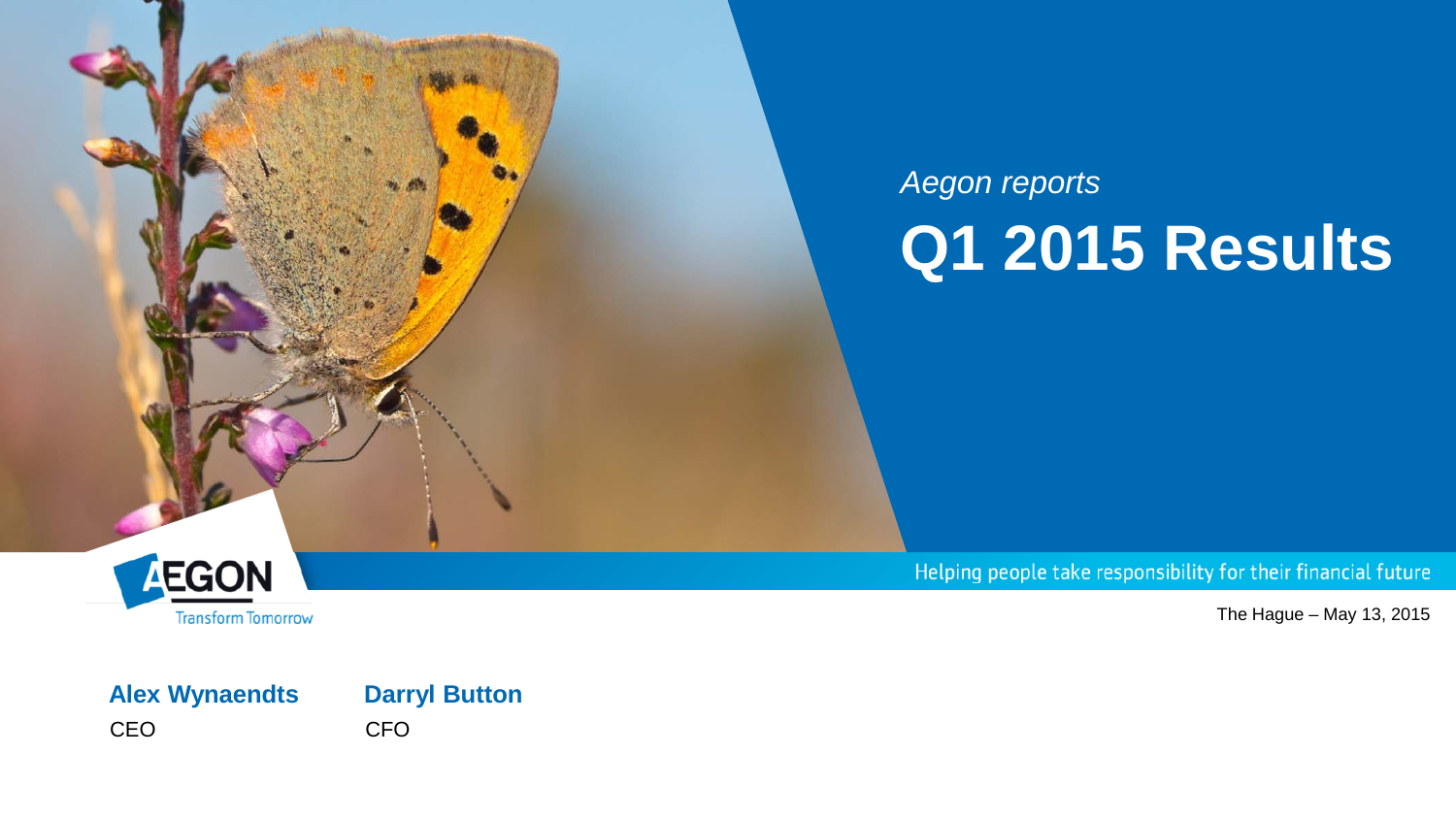### **Earnings impacted by adverse claims experience**

- Underlying earnings impacted by adverse claims experience and low interest rates in the US
- Sales growth across the group; new business remains profitable despite low interest rates
- **Strong operational free cash flows and solid excess capital position**





*Note: Earnings = underlying earnings before tax; Cash flows = operational free cash flows excluding market impact and one-time items*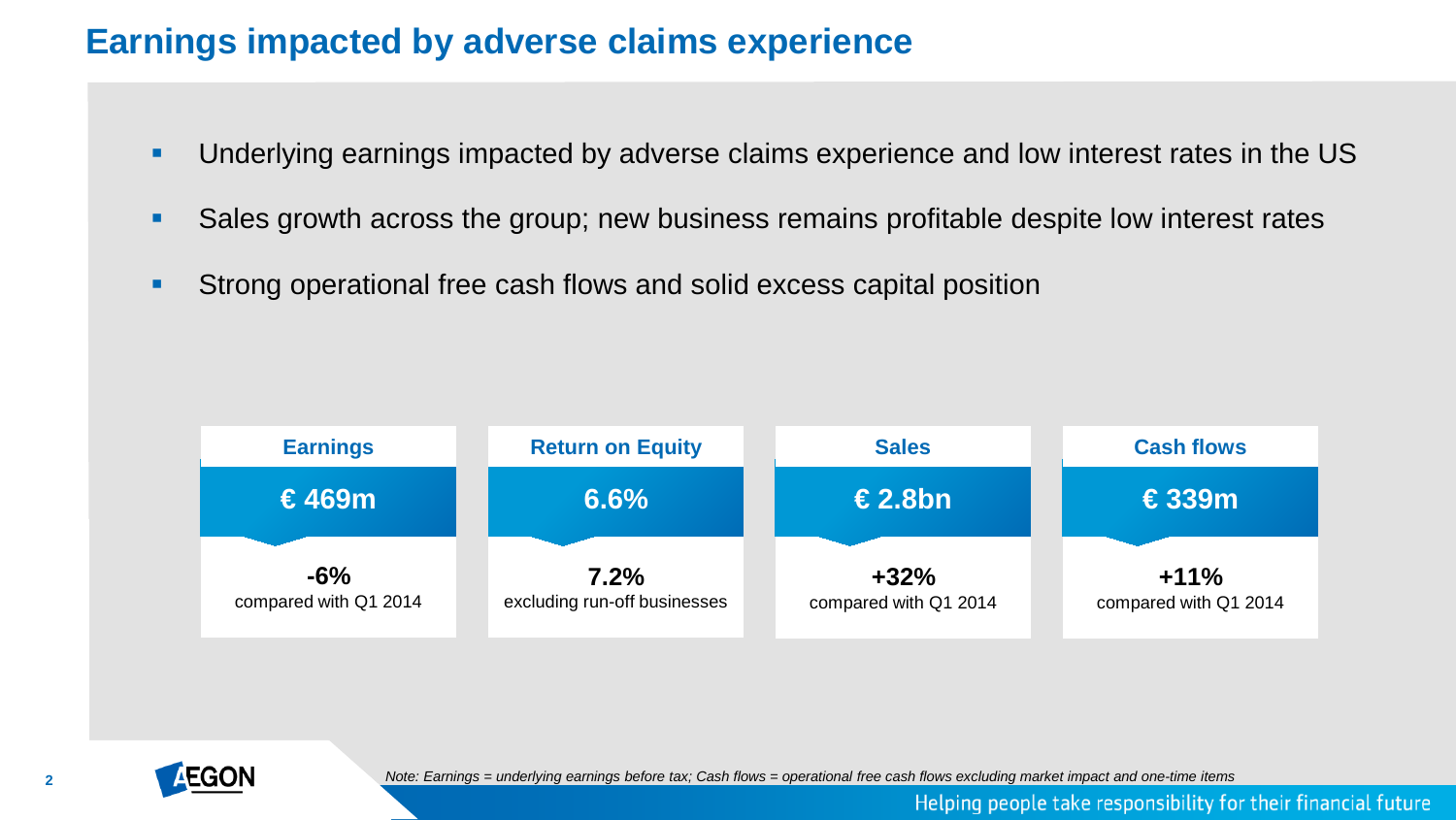### **Underlying earnings impacted by adverse claims experience in the US**

- Adverse claims experience and the impact of low interest rates in the United States main drivers of weaker earnings
- **Holdings impacted by reclassification of interest charges**
- **Earnings in CEE lower as a result increased surrenders in Poland**
- **Higher balances in US variable annuities and pensions, and Aegon Asset Management** continue to be the main drivers of business growth

#### **Underlying earnings before tax**

(EUR million)



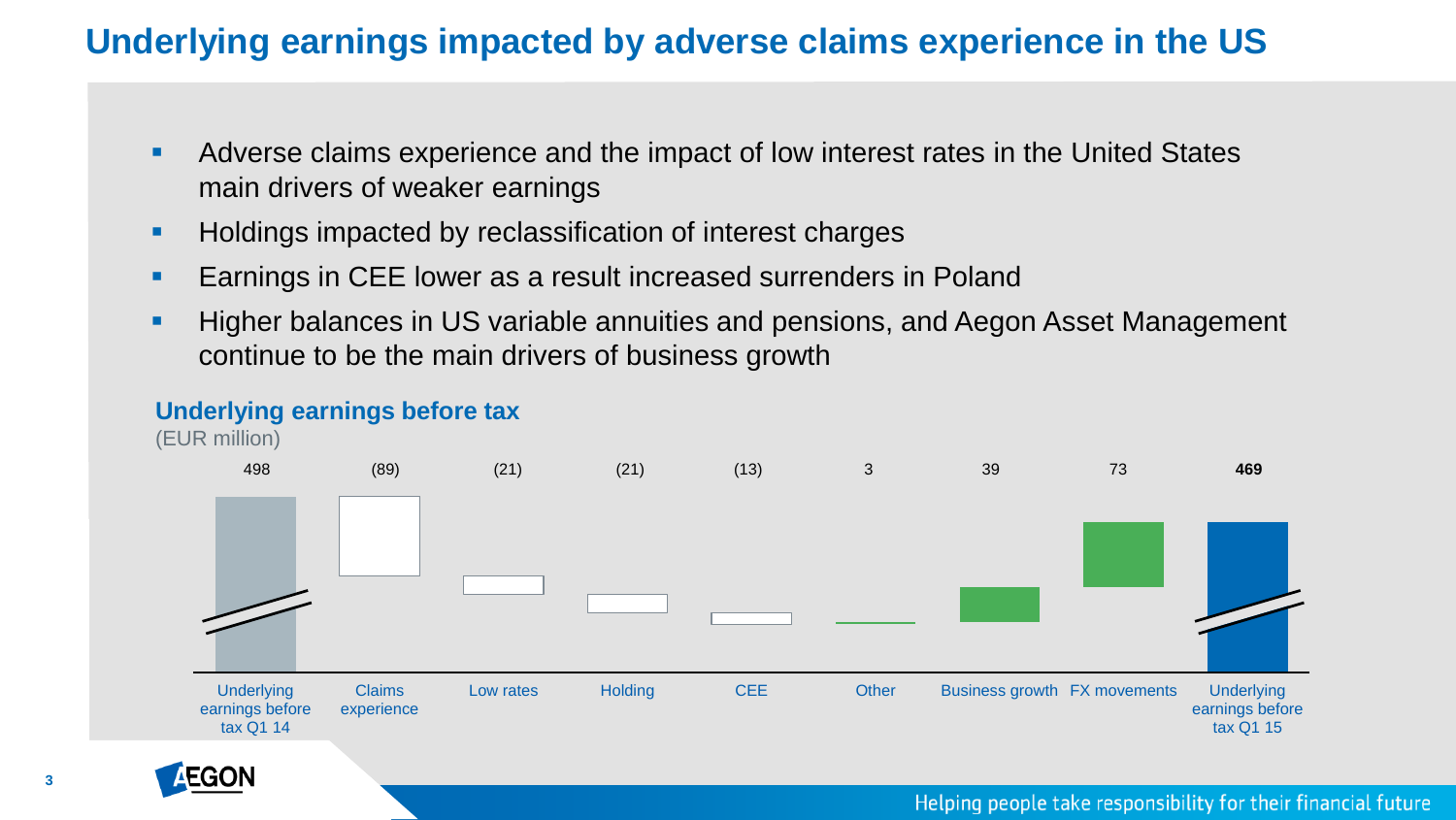### **32% sales growth to EUR 2.8 billion driven by continued strong deposits**

- Record gross deposits of EUR 18.7 billion driven by US pensions, third-party asset management flows and NL retail savings
	- ► Record net deposits of EUR 7.5 billion
- **Higher life sales mainly due to stronger universal life production in the US and Asia**
- A&H and general insurance sales higher due to favorable currency movements
- Market consistent value of new business of EUR 140 million, despite persistent low interest rates





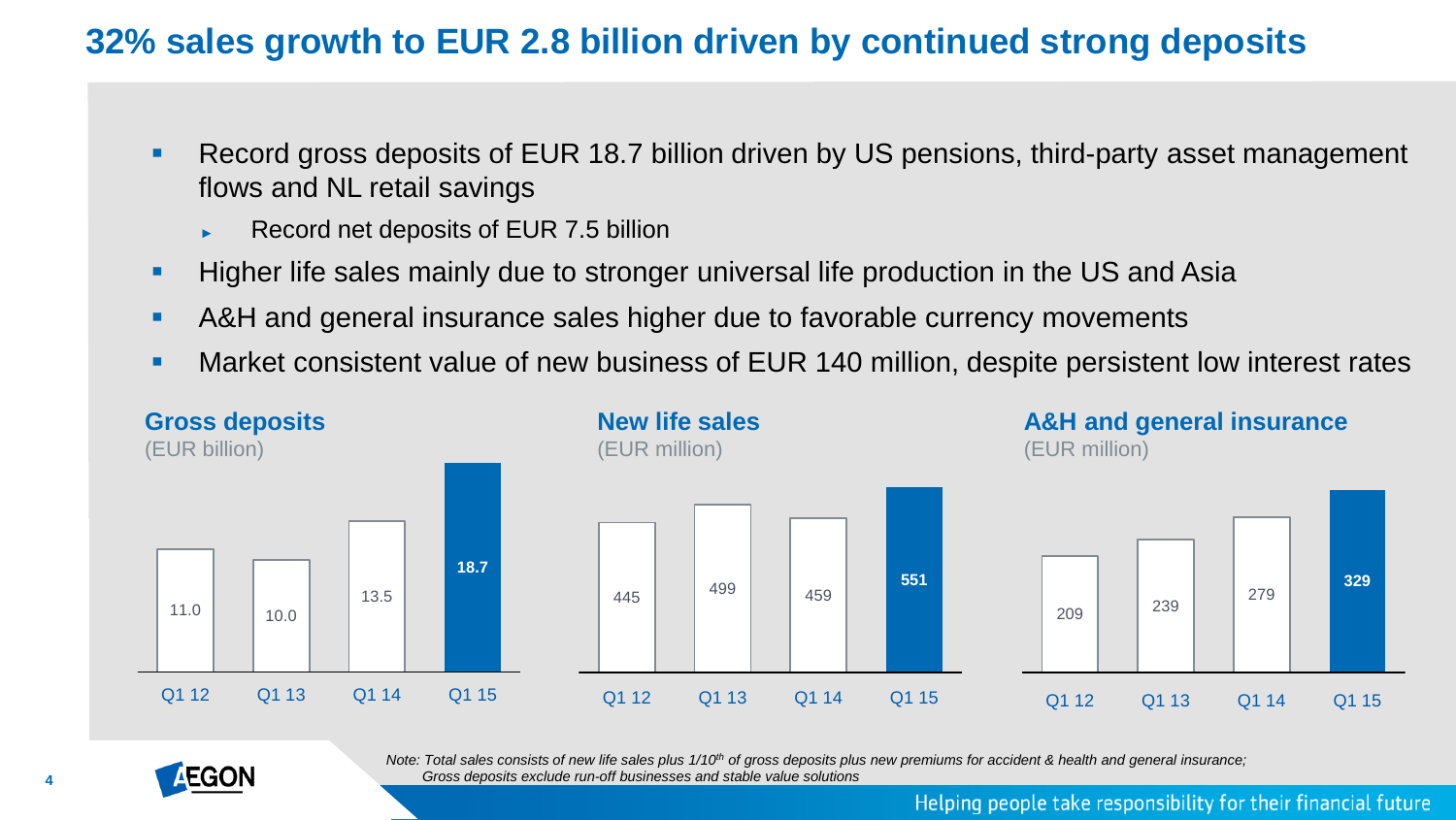### **Record gross and net deposits**

**5**

- Americas' gross deposits of USD 13.0 billion due to continued growth of fee businesses
	- Variable annuity deposits up 15% to USD 2.3 billion; net deposits of USD 1.0 billion
	- Retirement plan deposits up 12% to USD 9.3 billion; net deposits of USD 4.6 billion
- Gross deposits in NL more than triple to EUR 1.6 billion due to success of on-line retail bank Knab
- **Aegon Asset Management third-party deposits up 24% to EUR 5.1 billion**
- UK platform inflows of GBP 1 billion driven by upgrade of customers and asset consolidation

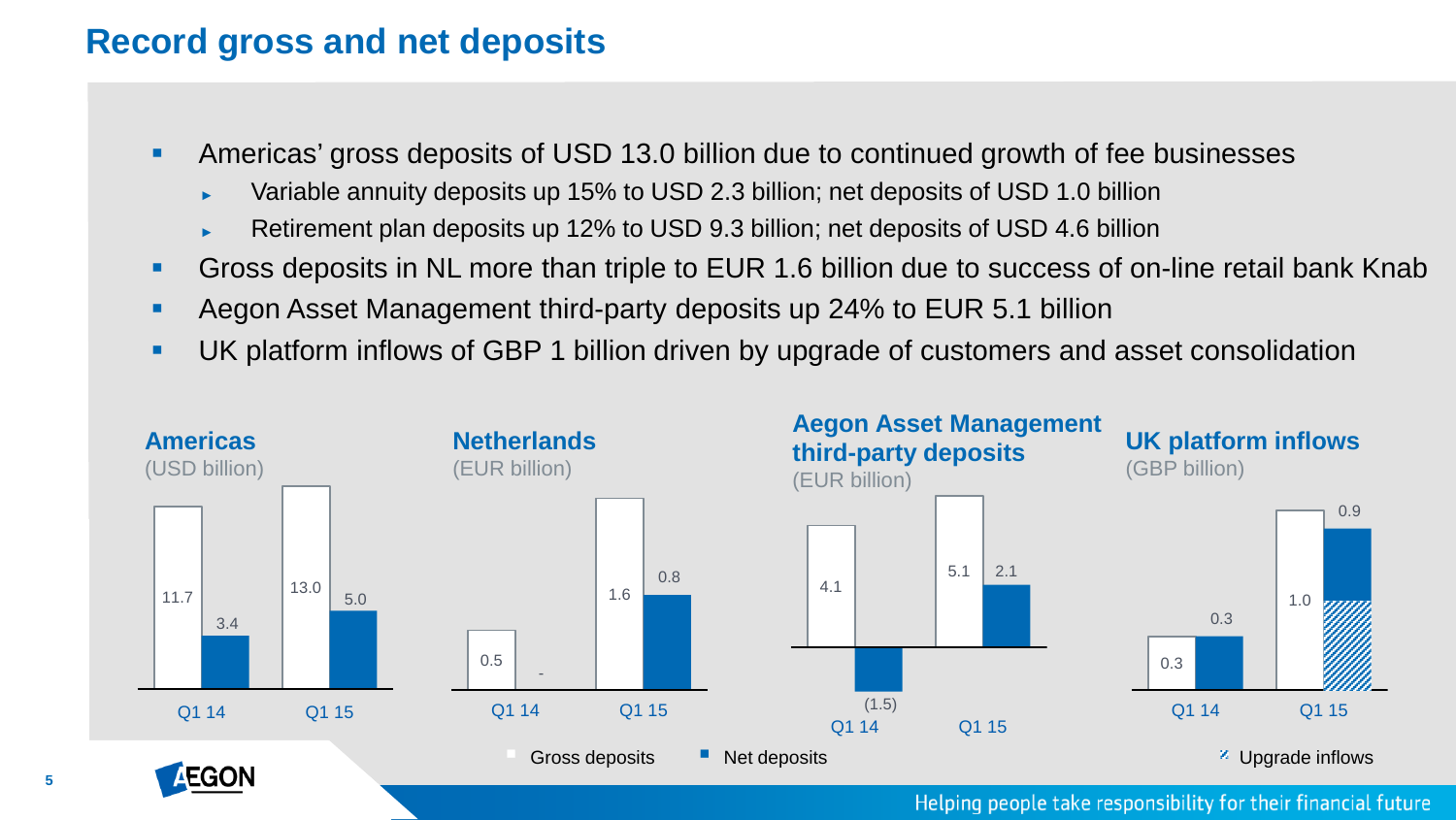### **Deleveraging creates financial flexibility**

- Gross financial leverage and fixed charge coverage both well within target ranges
	- ► Outstanding leverage cut by ~25% since 2011
- **Holding excess capital of EUR 1.4 billion in combination with leverage capacity** provides financial flexibility
	- 1% of leverage equivalent to EUR 400 million of holding excess capital
- **Continue to optimize capital position in preparation of Solvency II**

#### **Gross leverage ratio**

(Financial leverage / Total capitalization)



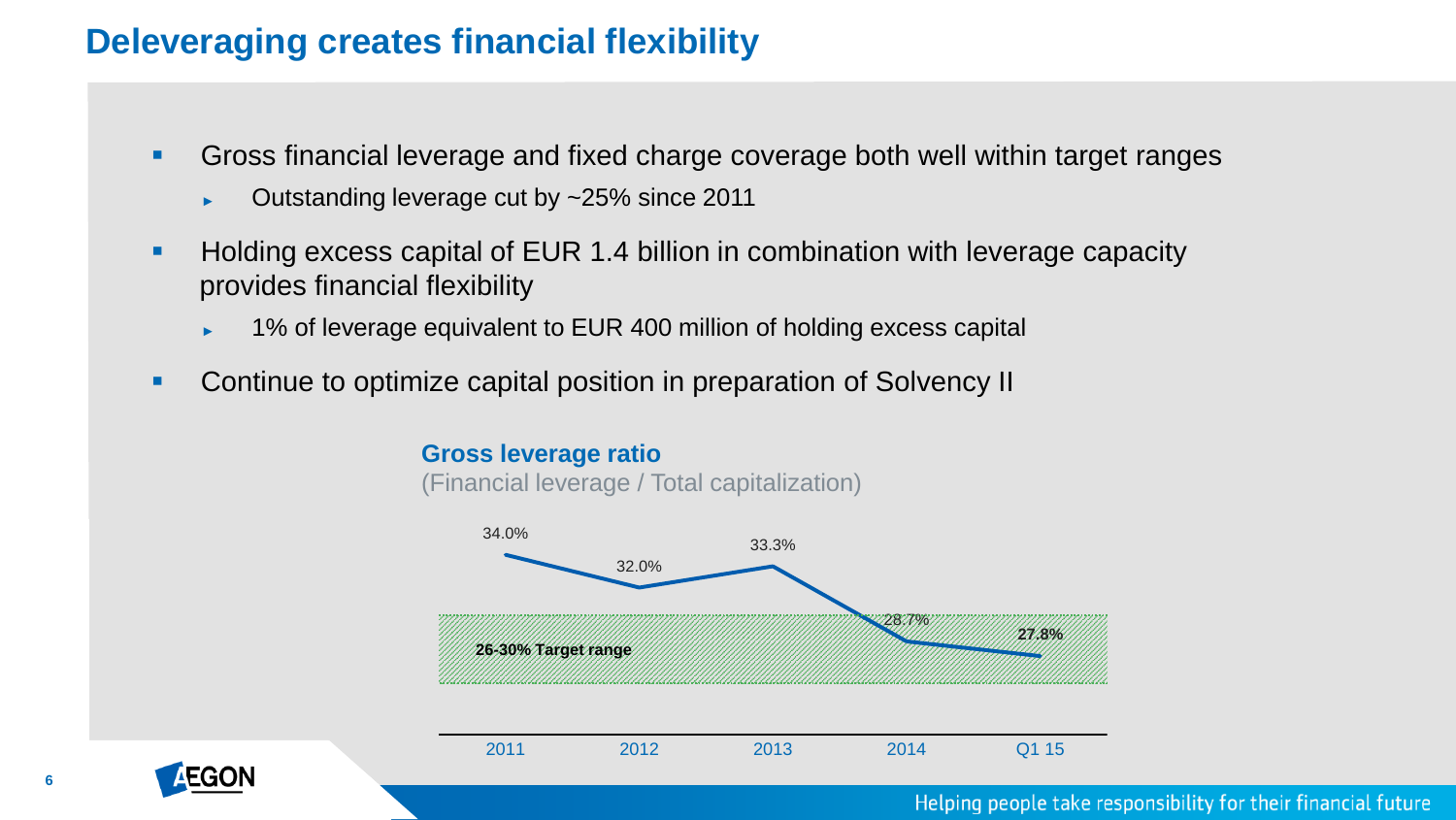### **Solvency II range confirmed; uncertainties remain**



- **Expected group Solvency II ratio remains in the range of 150% to 200%**
- **Uncertainties still to be resolved throughout 2015** 
	- ► Internal model approval process and calibration
	- ► US equivalence and deduction & aggregation methodology (including US RBC conversion ratio)
	- ► Assessment of Transferability and Fungibility
	- Specifications for use of Matching Adjustment
	- Loss absorbing capacity of taxes

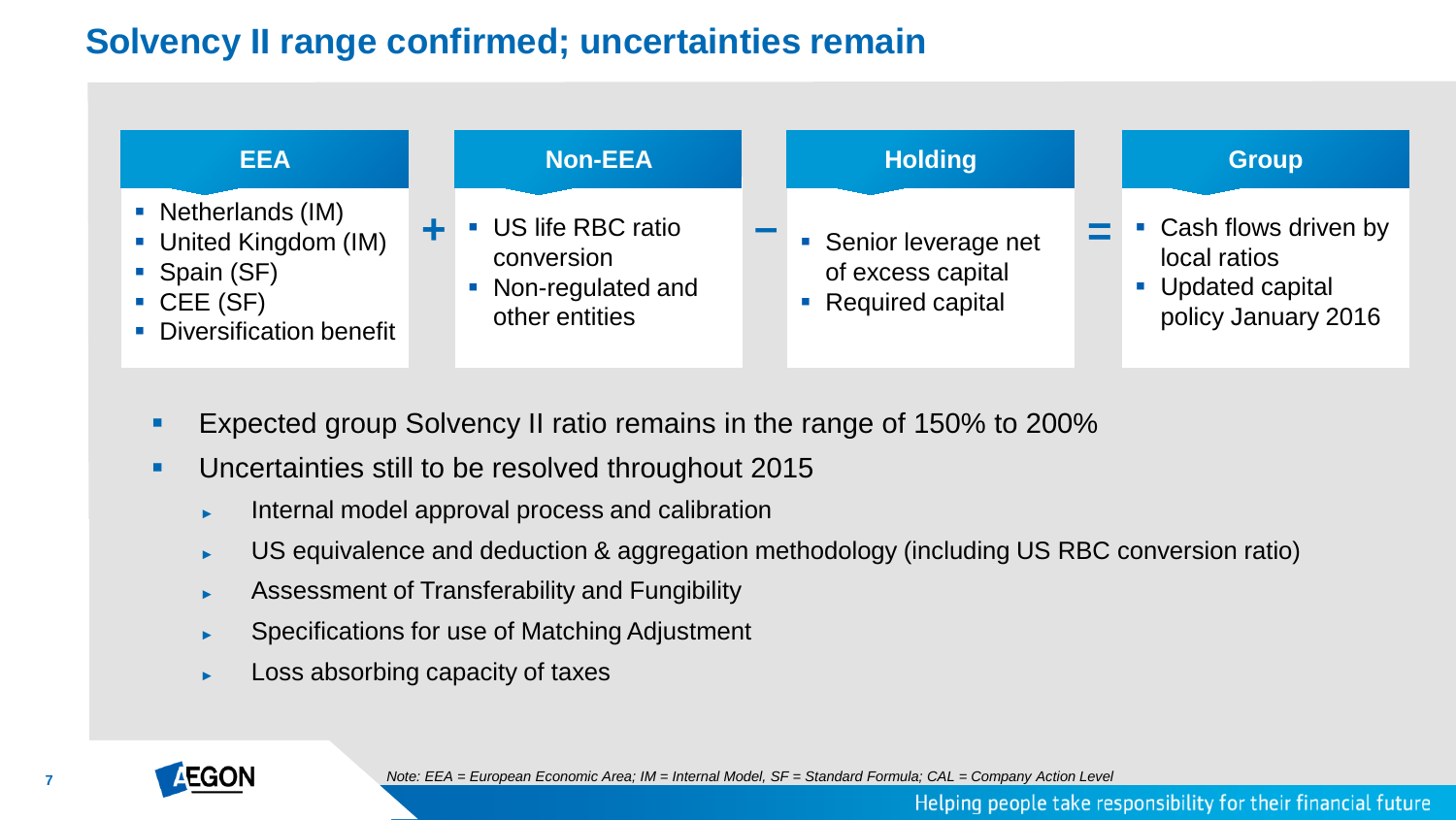## **Key messages**

| Q1 results                             | <b>Earnings impacted by adverse claims experience and low interest rates</b><br>• Continued strong momentum drives record sales and deposits |
|----------------------------------------|----------------------------------------------------------------------------------------------------------------------------------------------|
|                                        |                                                                                                                                              |
| <b>Capital and risk</b><br>management  | • Solid capital position supported by strong operational free cash flows<br>• Gross financial leverage of 27.8% provides flexibility         |
|                                        |                                                                                                                                              |
| <b>Execution of</b><br><b>strategy</b> | • Completed sale of stake in La Mondiale at book value of EUR 350 million<br>• Restructuring of Dutch non-life business to improve results   |

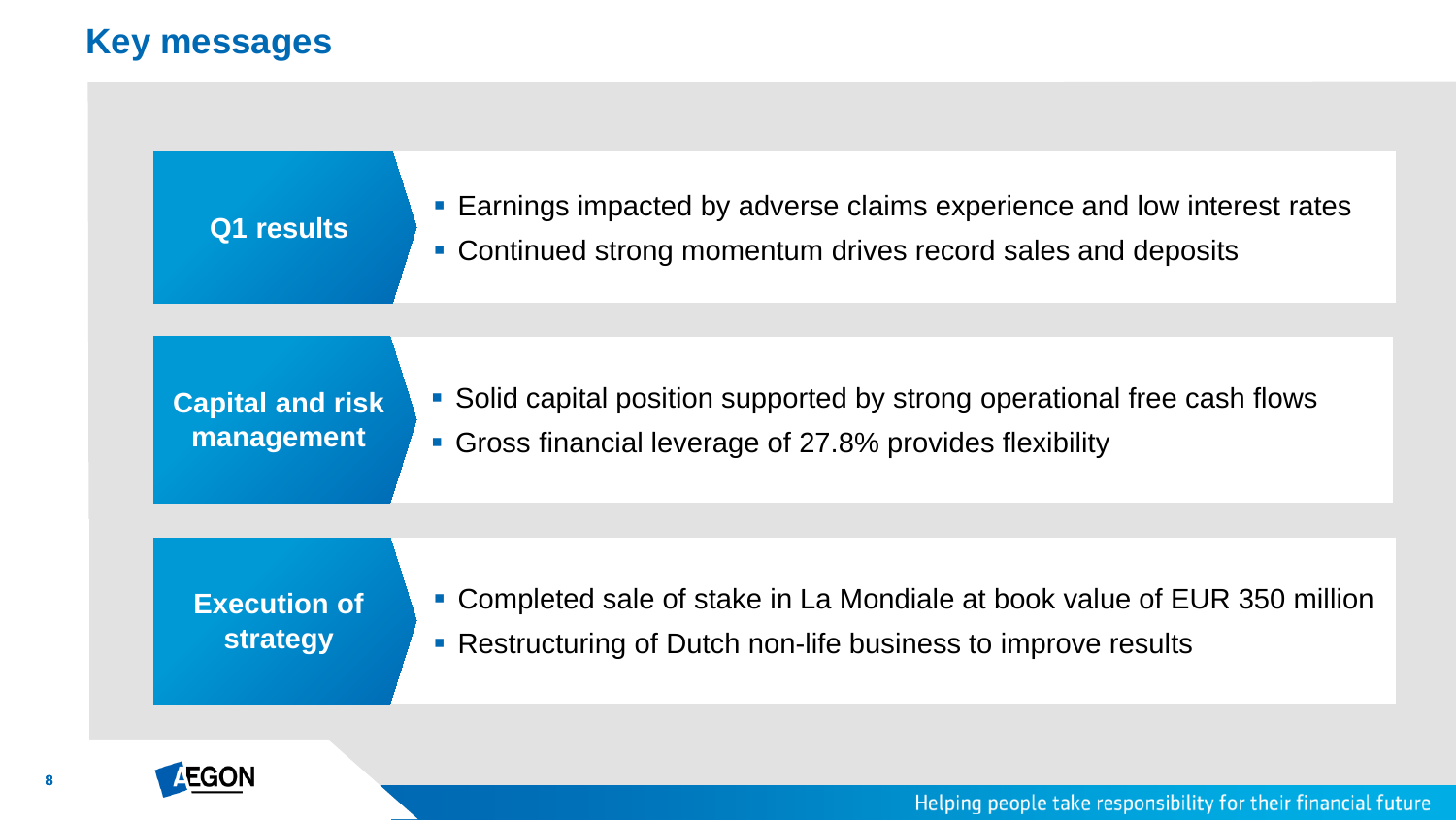# Q1 2015 results continued



Helping people take responsibility for their financial future



**For questions please contact Investor Relations** +31 70 344 8305 ir@aegon.com

> P.O. Box 85 2501 CB The Hague The Netherlands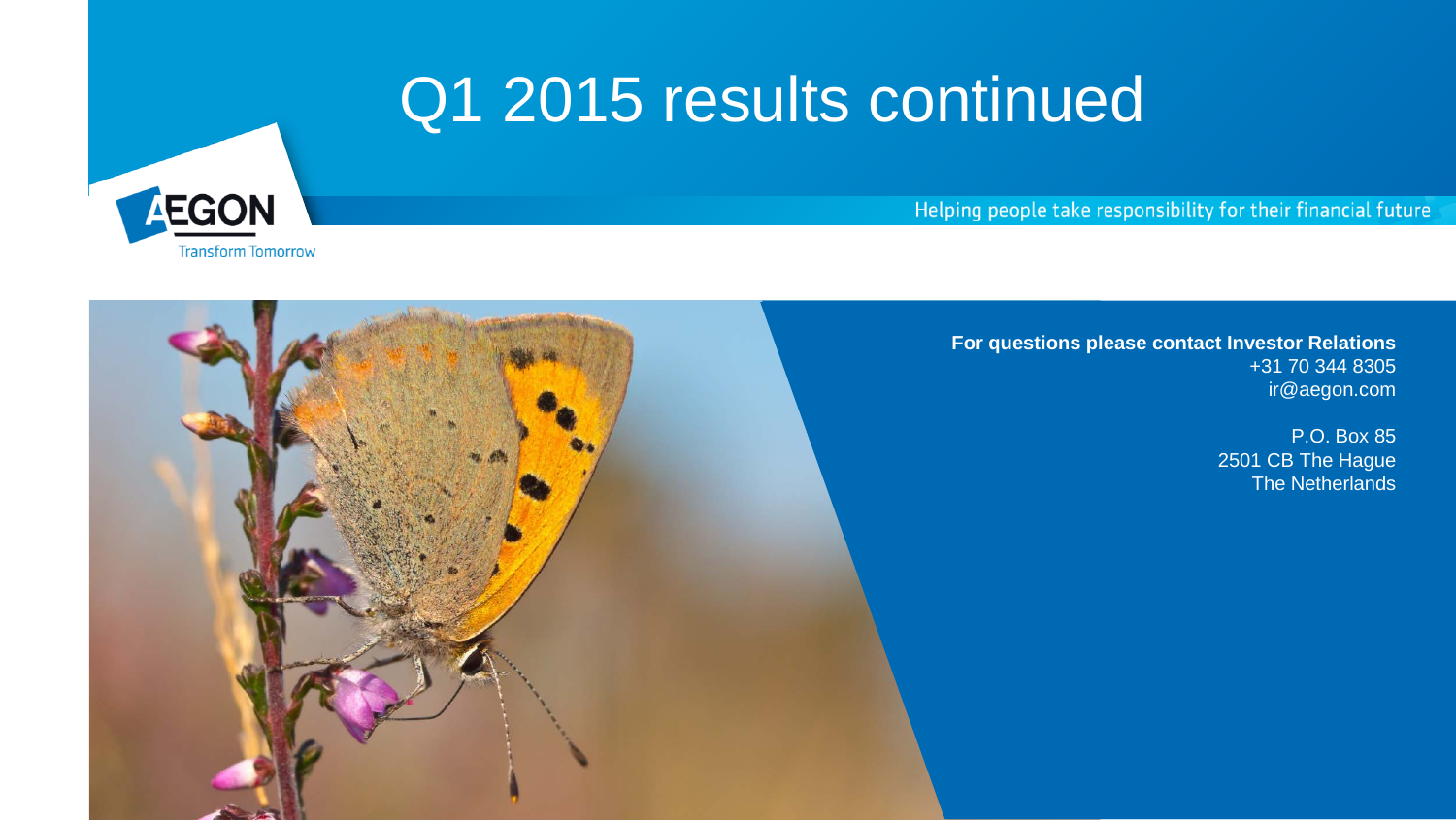### **Index**

*Press subject to go directly to the slides or continue with presentation*



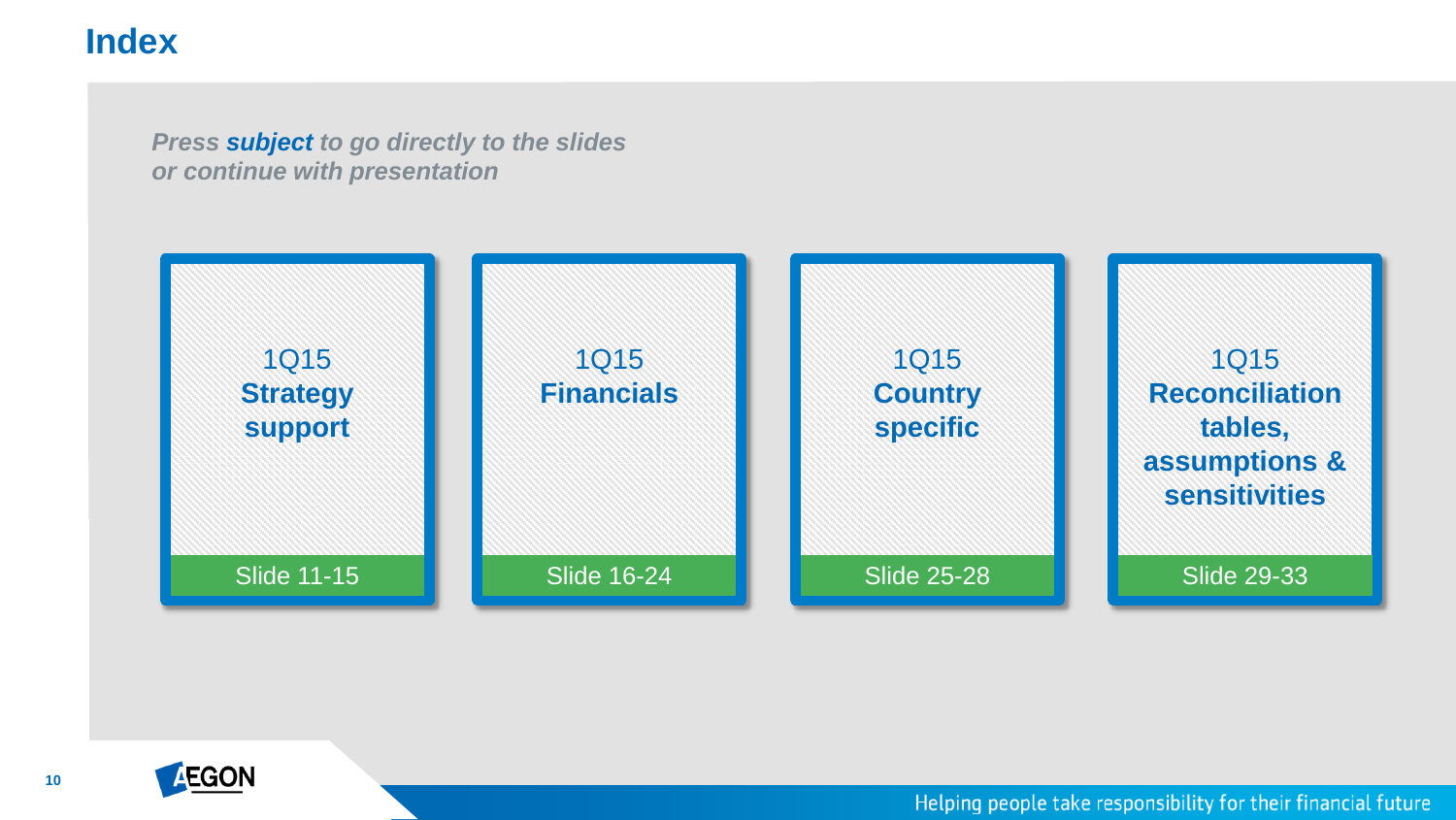### <span id="page-10-0"></span>**Aegon at a glance**





Present in **more than 25 markets**  throughout the Americas, Europe and Asia

AA- financial strength rating



Underlying earnings before tax of EUR 469 million in Q1 2015



Revenue-generating investments EUR 638 billion



~28,000 **FMPI OYFFS** 

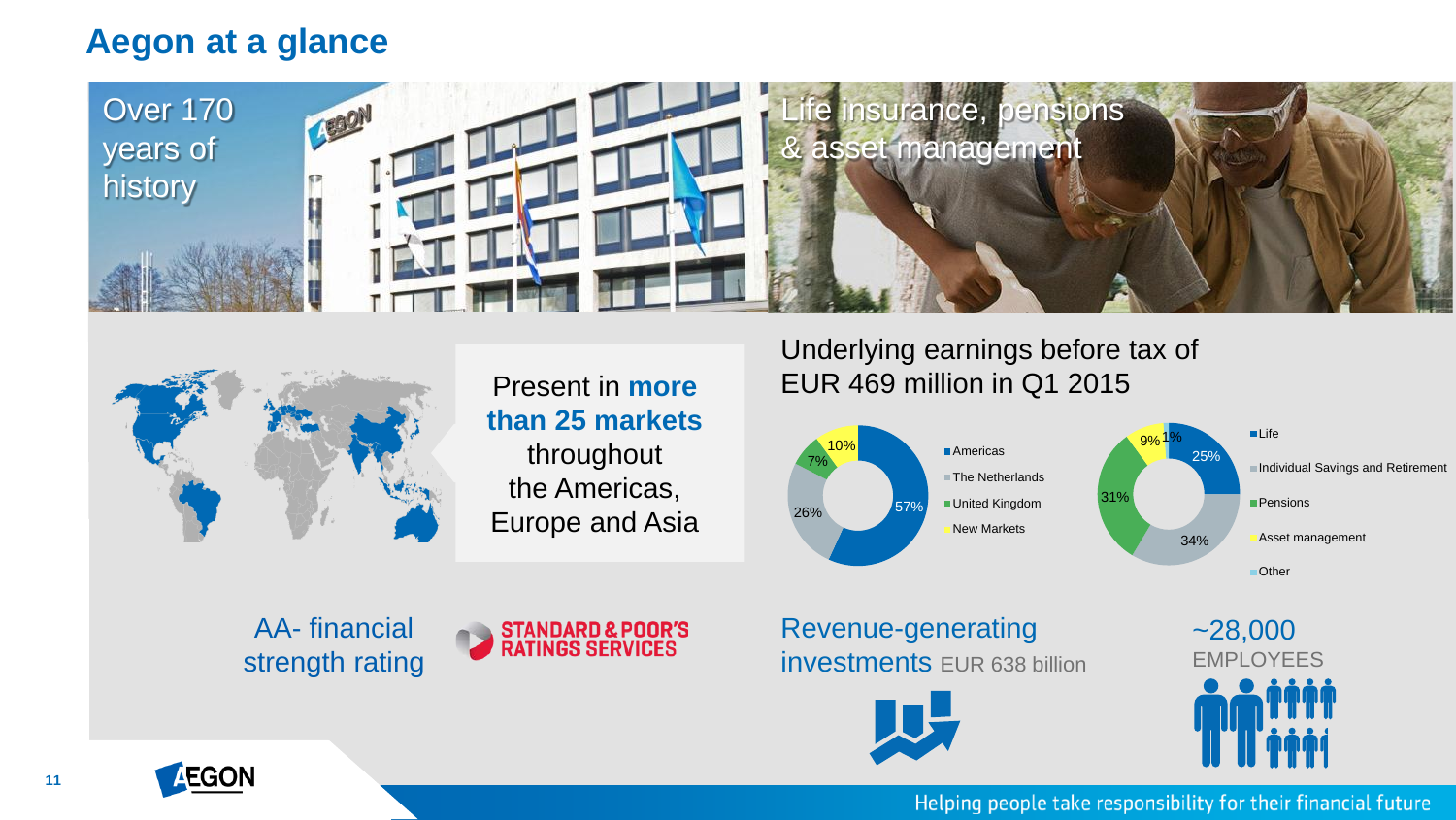### **Focus on pension participants driving business growth**



**One** 

*strategy Helping people take responsibility for their financial future* 



*Notes: The Netherlands balance excludes third-party managed pension administration business; Growth percentages based on 4-year CAGR*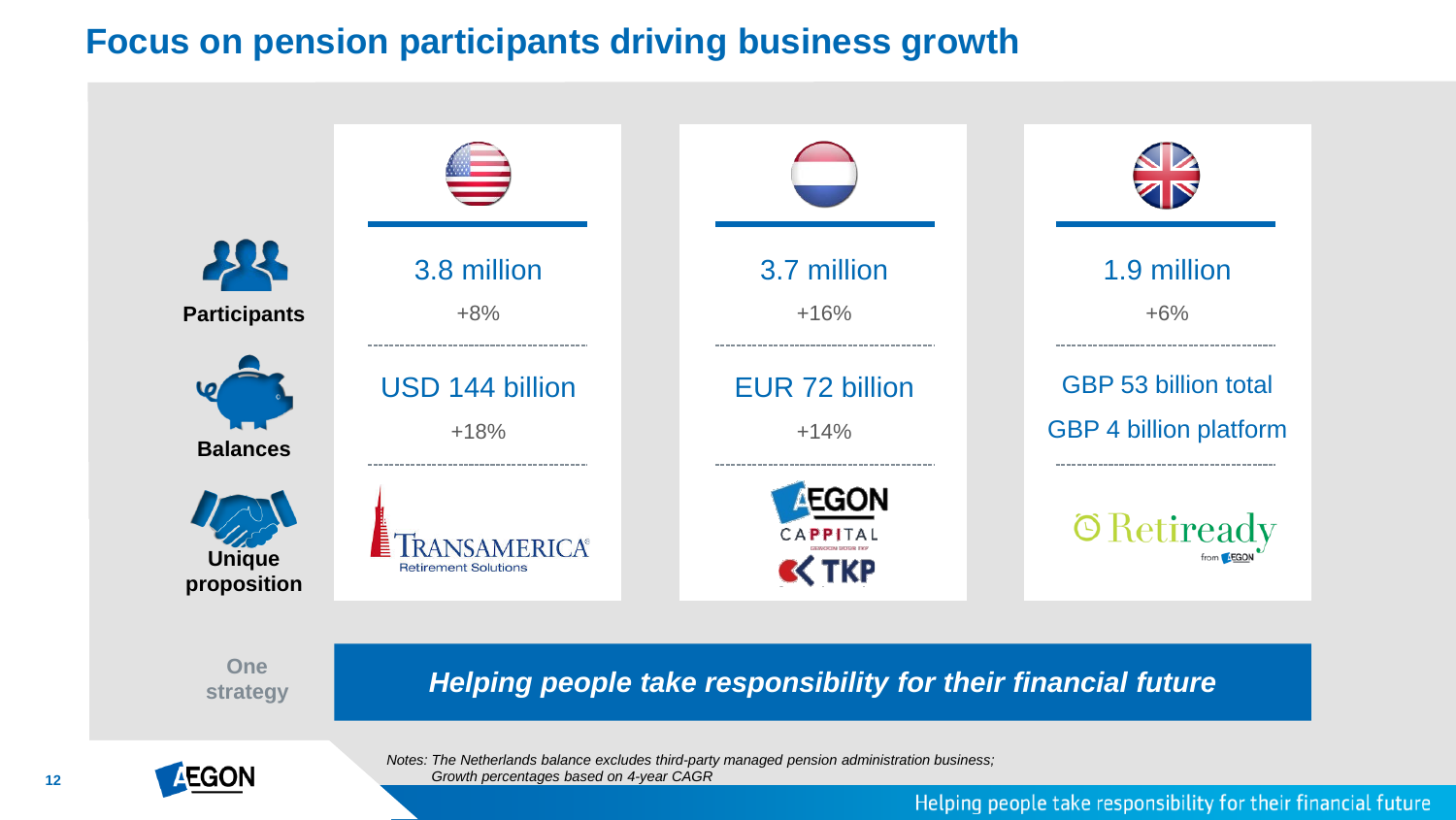## **Managing variable annuities for profitability**

- Reporting is aligned with the way VA business is managed
- Both core variable annuities and the closed block are managed for profitability
- **Fair value guarantees on core block fully hedged to rates, equities and equity volatility**
- Closed block equity market risk coverage provided by macro hedging



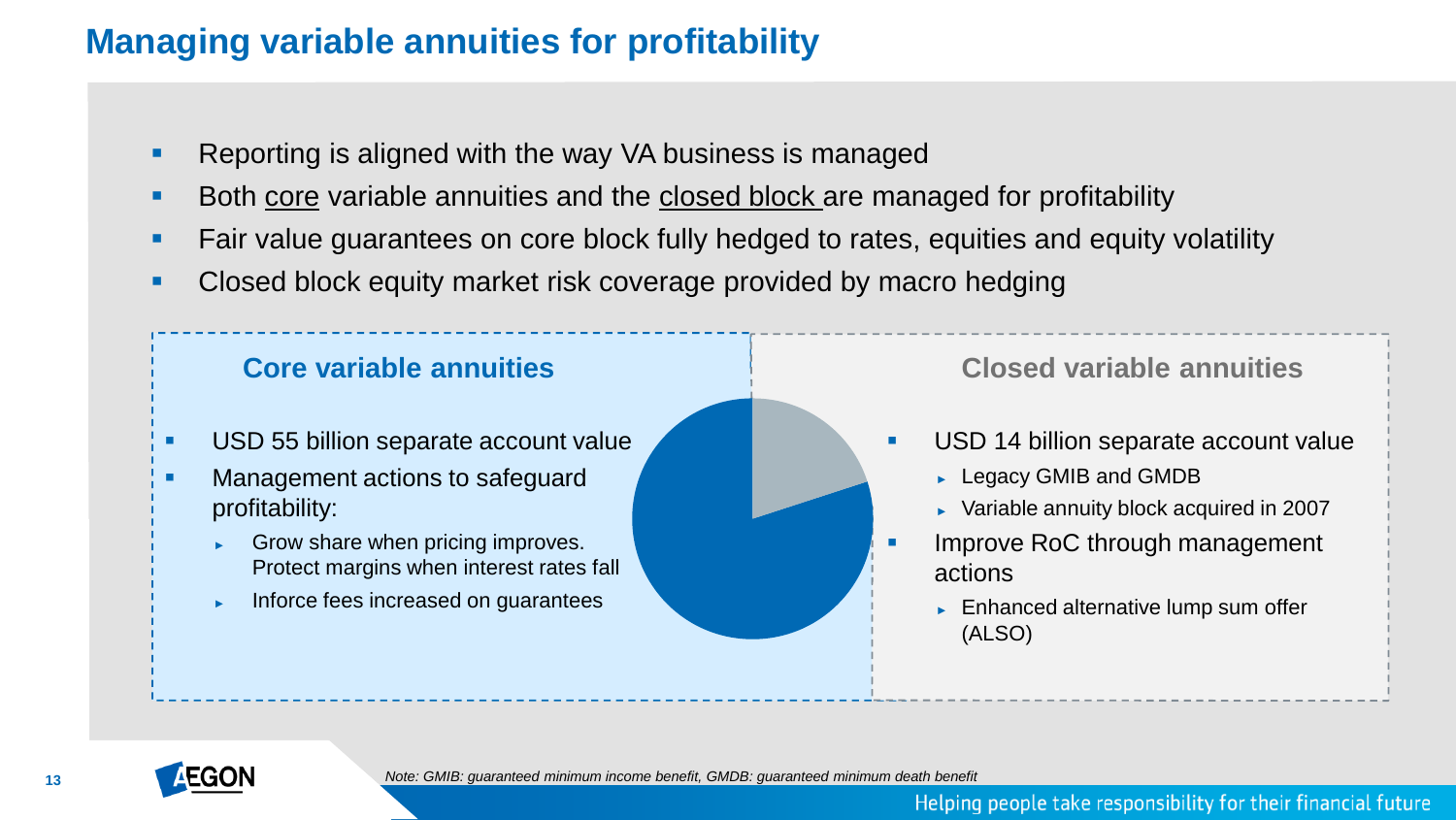### **Sustainability embedded in our strategy**

#### Products and services customers can trust

- Clear and easy to understand products
- Value to the customer taken into account at every step of the product design process
- **Market conduct principles focus on** meeting customers' needs

# A responsible approach

- **Decisions guided by Aegon's** *Responsible Investment Policy*
- Clear standards in areas such as child labor, the environment and corruption
- **Using our influence to promote** sustainability governance and economic development

#### sportsible approach<br>to investments

- Long history of working with and investing in local communities
- **vector** Volunteering programs encourage employees to take paid time off to work on local initiatives
- Supporting local charities and good causes worldwide

#### **Aegon's approach to sustainability recognized externally**



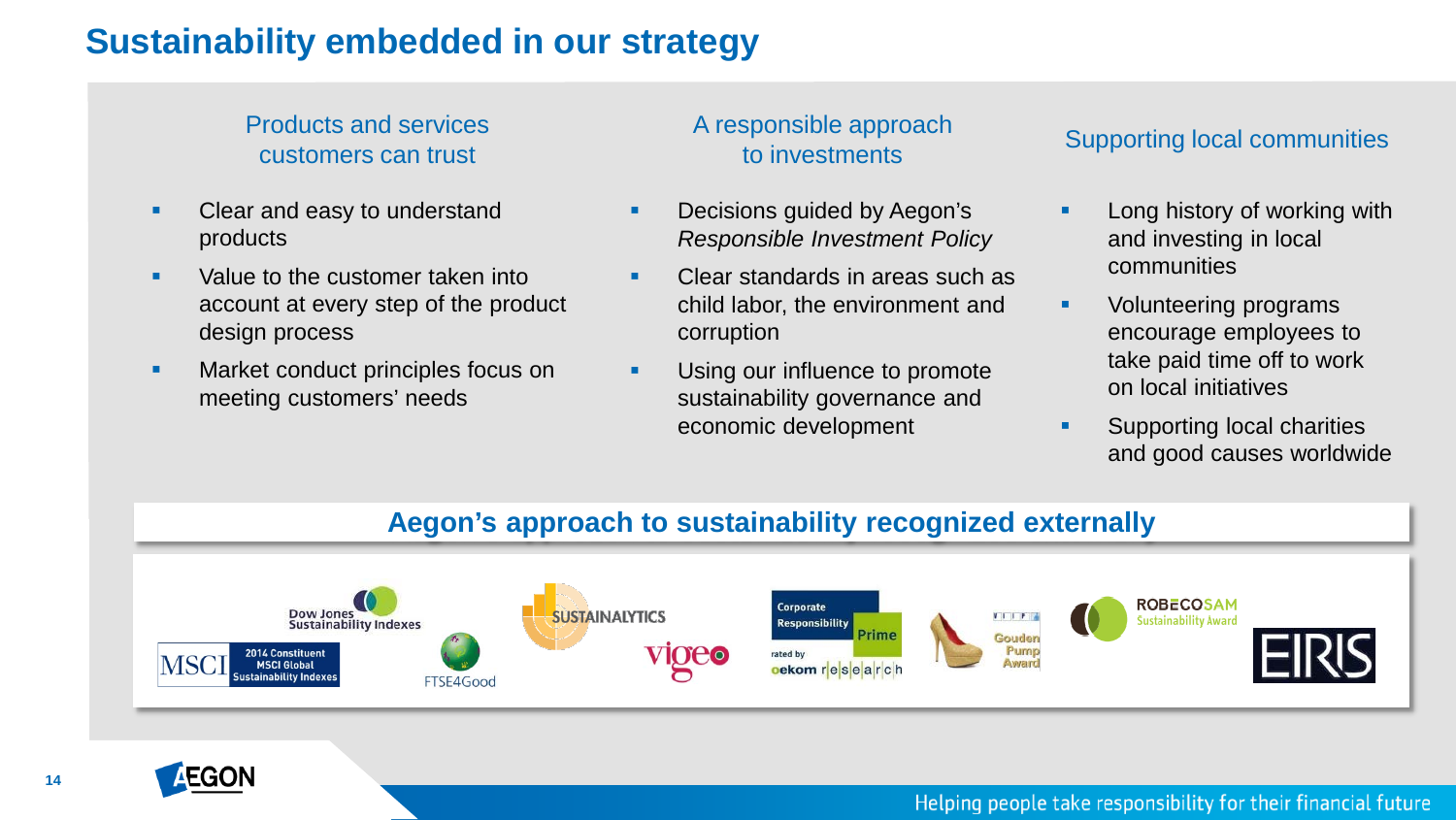### <span id="page-14-0"></span>**Underlying earnings down to EUR 469 million**

- **Lower earnings in Americas as growth in VA** and pensions more than offset by adverse claims experience and the impact of lower interest rates
- **Higher earnings in NL primarily due to** higher investment income and lower funding costs, partly offset by lower non-life results
- **Increase in UK earnings mainly driven by** lower expenses and positive market movements
- **Earnings in New Markets decreased** resulting from lower earnings in CEE and divestment of JVs in Spain and France

#### **Underlying earnings before tax**



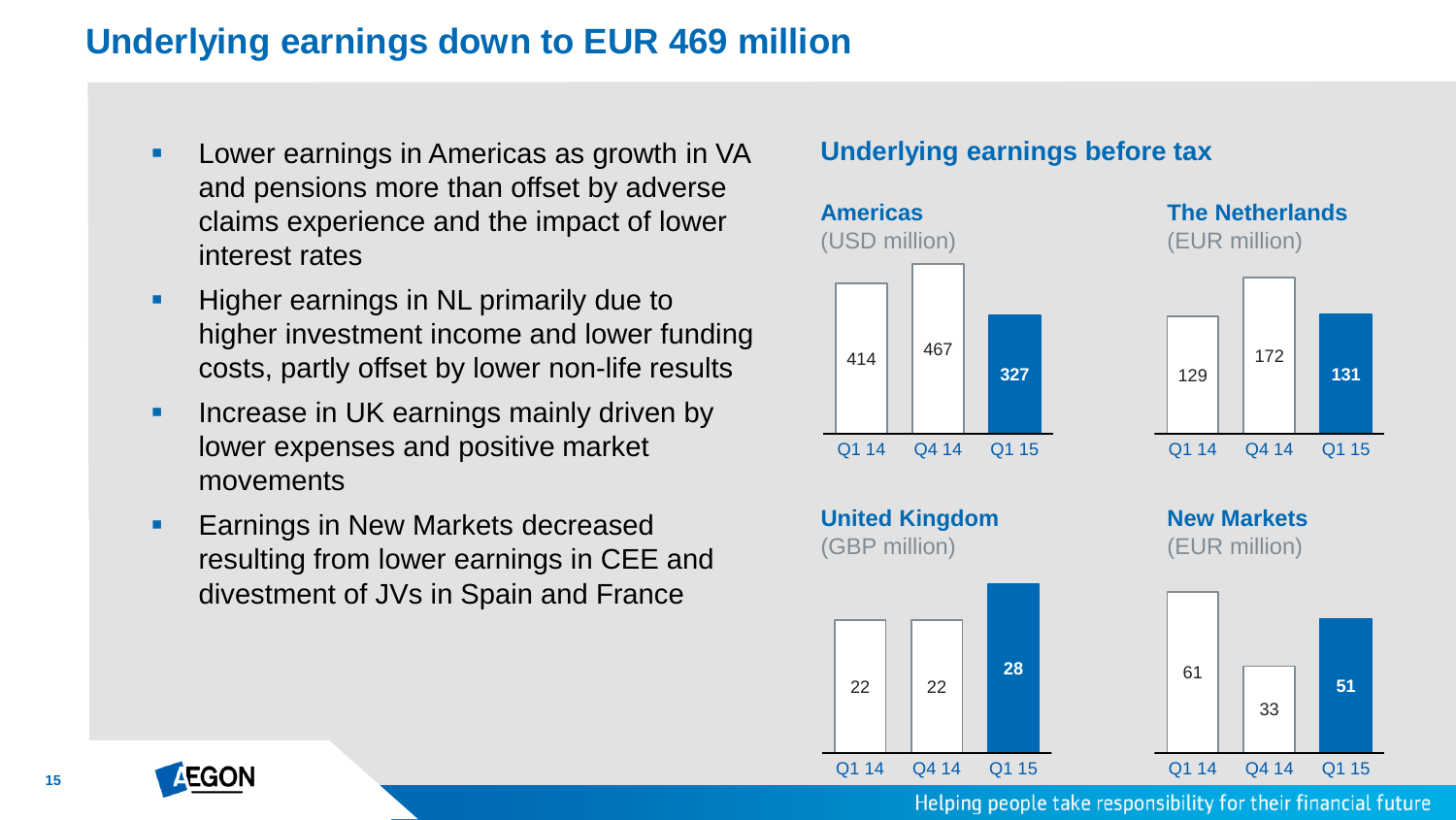### **Net income of EUR 316 million**

- Fair value items amounted to a loss of EUR 159 million, mainly driven by hedging programs in the US and interest rate swaps on perpetuals at the Holding
- Gains on investments increased to EUR 119 million, primarily related to hedge rebalancing in a low rate environment
- **IMPE 1** Impairment charges remained low as a result of the favorable credit environment
- Other charges totalled EUR 1 million as restructuring changes in the Netherlands were mostly offset by charges for policyholder taxes in the UK

#### **Underlying earnings to net income development in Q1 2015**



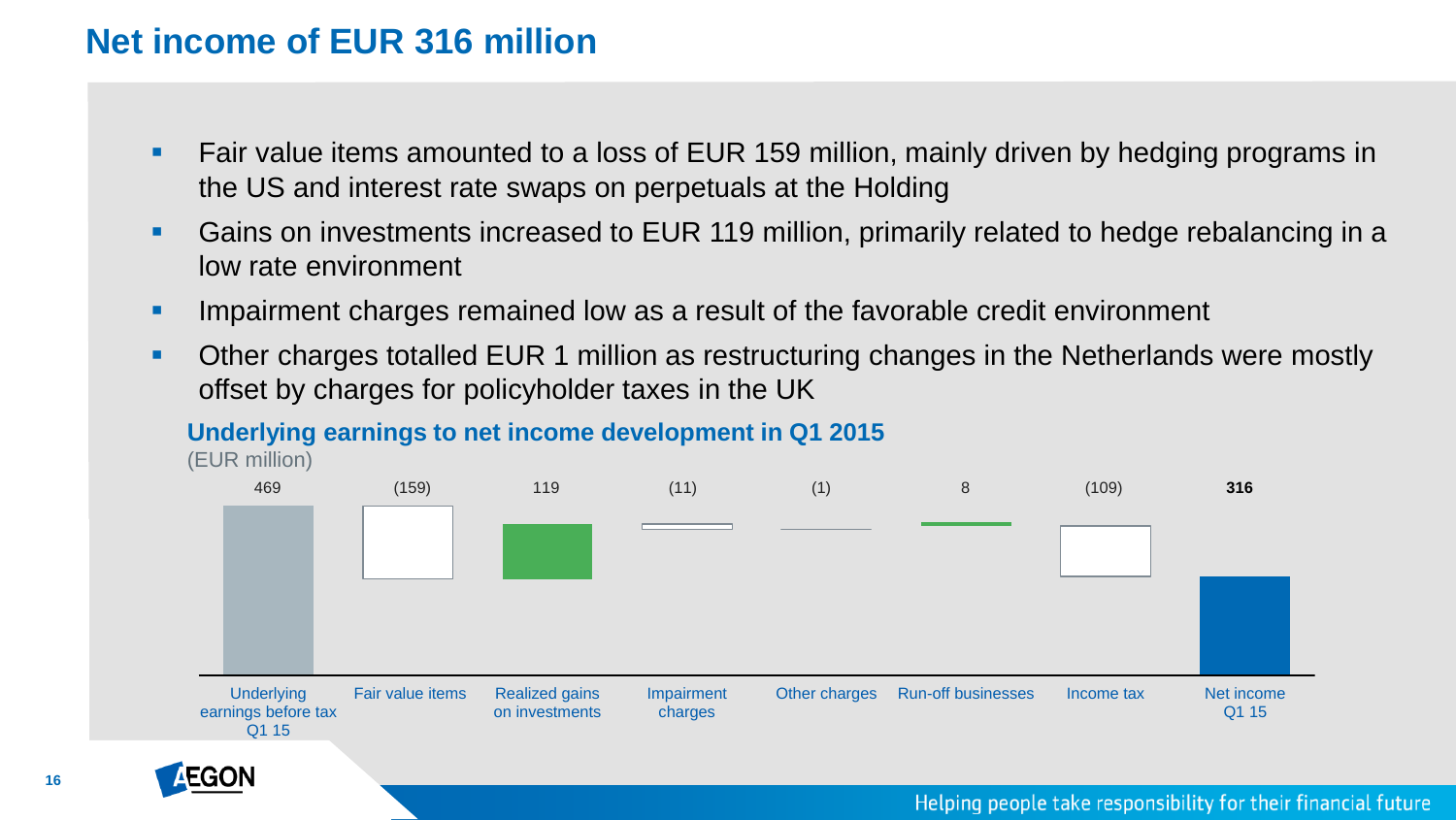### **Fair value items impacted by hedge programs and interest rates swaps**

|                       | Total fair value items of EUR (159) million                             |                                                                |                  |  |  |  |  |  |
|-----------------------|-------------------------------------------------------------------------|----------------------------------------------------------------|------------------|--|--|--|--|--|
| <b>FV</b> investments | FV hedging with<br>accounting match                                     | FV hedging without<br>accounting match                         | <b>FV</b> other  |  |  |  |  |  |
| EUR 0 million         | EUR 133 million                                                         | EUR (258) million                                              | EUR (34) million |  |  |  |  |  |
|                       | Derivatives $\triangle$ : EUR 2,523m<br>Liability $\Delta$ : EUR 2,390m | Derivatives $\triangle$ : EUR (258)m<br>Liability $\Delta$ : - |                  |  |  |  |  |  |

#### **Americas: (12)**

- **Alternative investments**
- Credit derivatives
- Real estate

#### **Netherlands: 12**

• Real estate

#### **US GMWB: (57)**

- **Equity over hedged**
- **Interest under hedged**
- **•** Other

#### **Netherlands guarantees: 190**

- **Interest rates hedges**
- **Credit spread**
- **•** Other

#### **US macro hedging: (21)**

- **GMIB/DB** hedges
- **•** Other

#### **Holding and other: (164)**

Swaps related to hybrids

#### **Netherlands: (51)**

- **Duration management**
- **Hedging mortgage portfolio**
- **Longevity swap**
- OIS curve impact

#### **UK: (22)**

**Equity markets** 

#### Helping people take responsibility for their financial future

**Other: (34)**

**•** Other

 Credit spread on MTN • Foreign currency exchange

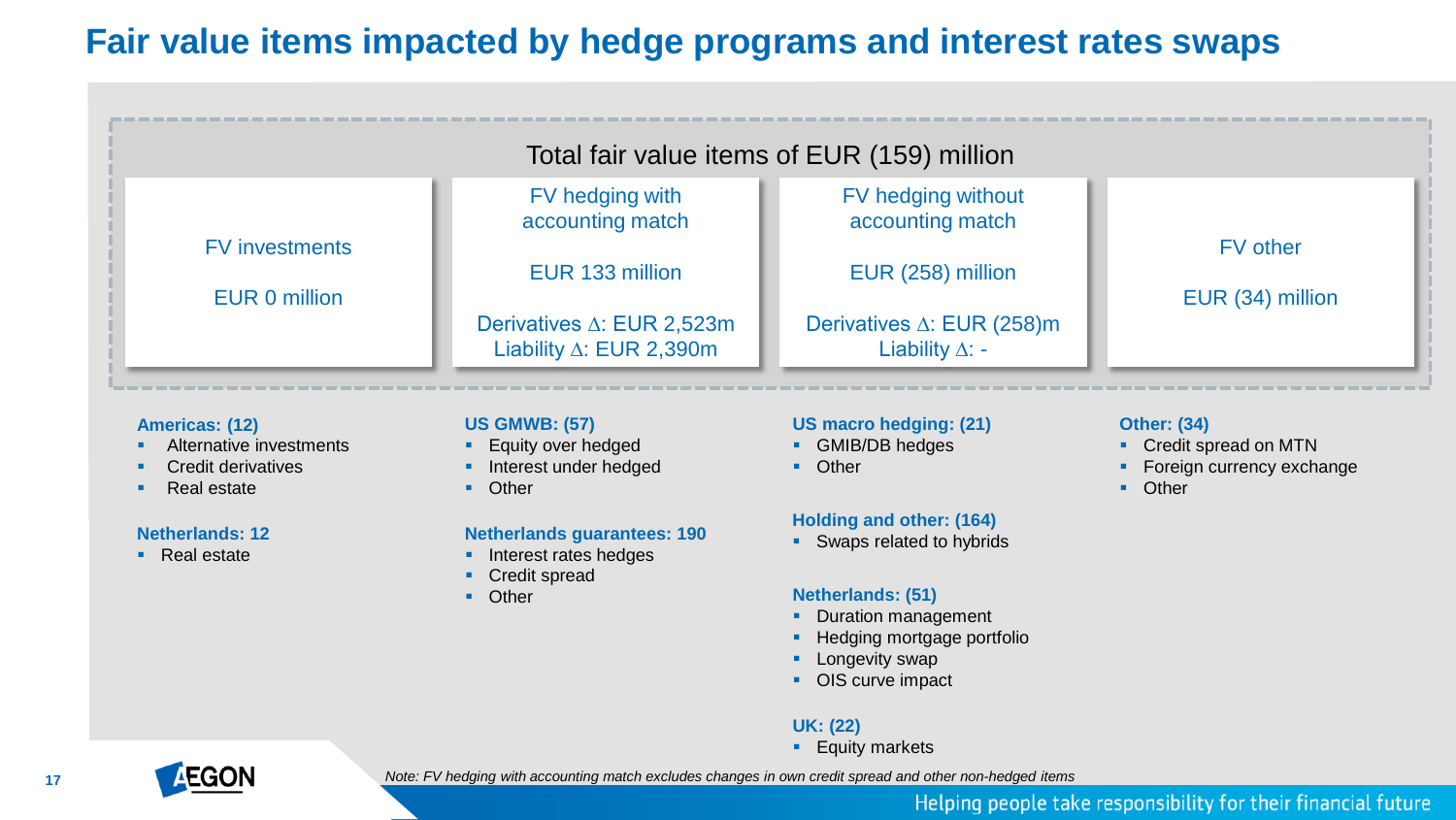### **Record gross deposits of EUR 18.7 billion**

- Record high gross deposits in the Americas driven by variable annuities and pensions
- **Higher gross deposits in the Netherlands** driven by strong performance from Knab and continued growth of DC pensions
- **Platform deposits in the UK more than** tripled, mainly driven by the upgrade of existing customers
- **Higher gross deposits in New Markets due** to Aegon Asset Management, resulting from higher absolute return fund sales in the UK and continued success of Dutch mortgage fund

#### **Gross deposits**



EGOI

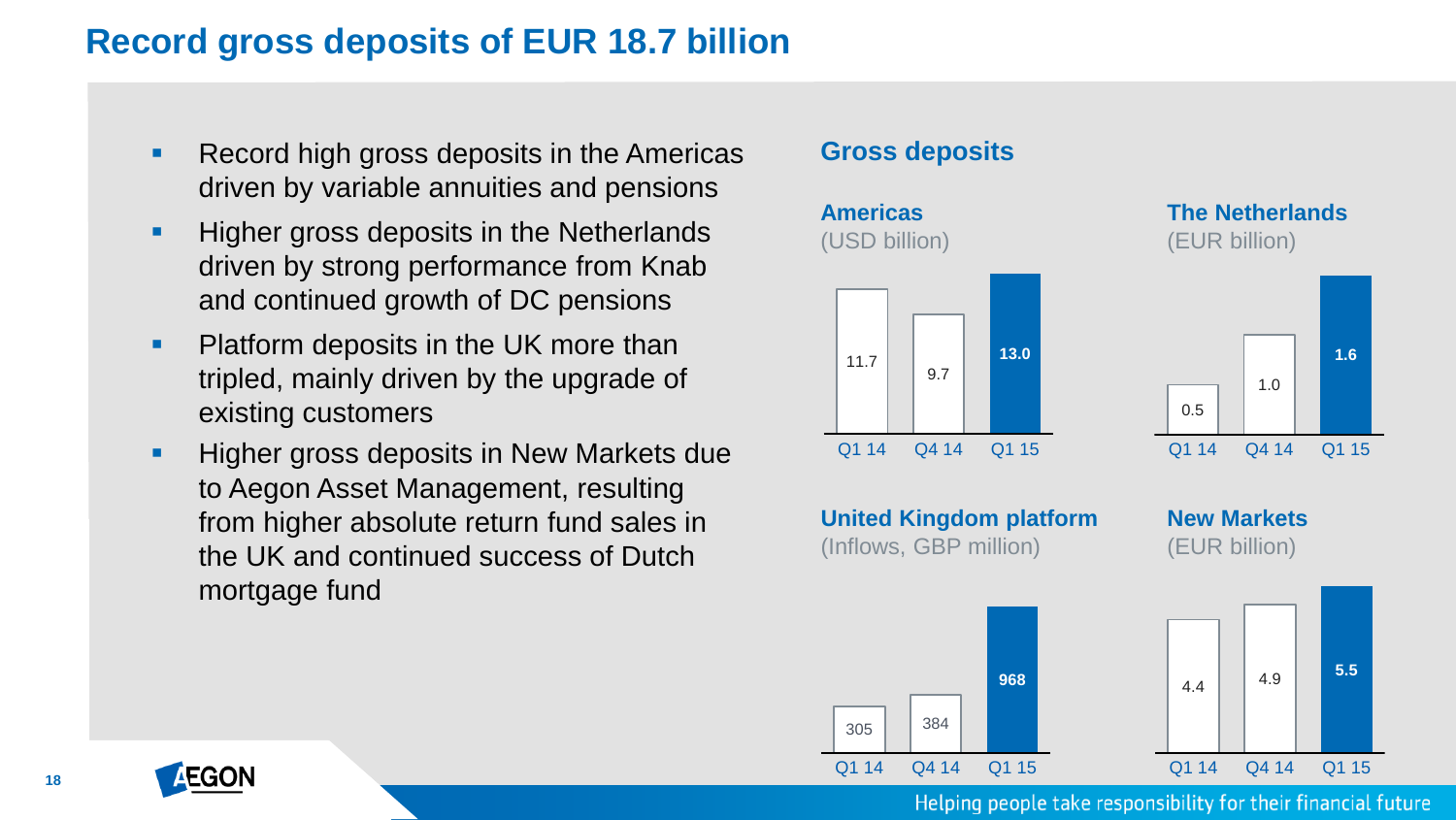### **New life sales were up 20% to EUR 551 million**

- New life sales in Americas stable as higher universal life sales were offset by divestment of Canada and withdrawal of UL second guarantee product
- **Higher new life sales in the Netherlands** driven by an increase in pension sales, mainly resulting from higher production recurring premium contracts
- **Lower new life sales UK mainly caused by** decline in traditional pension sales
- **Higher new life sales in New Markets mainly** related to higher sales in CEE and Asia

#### **New life sales**



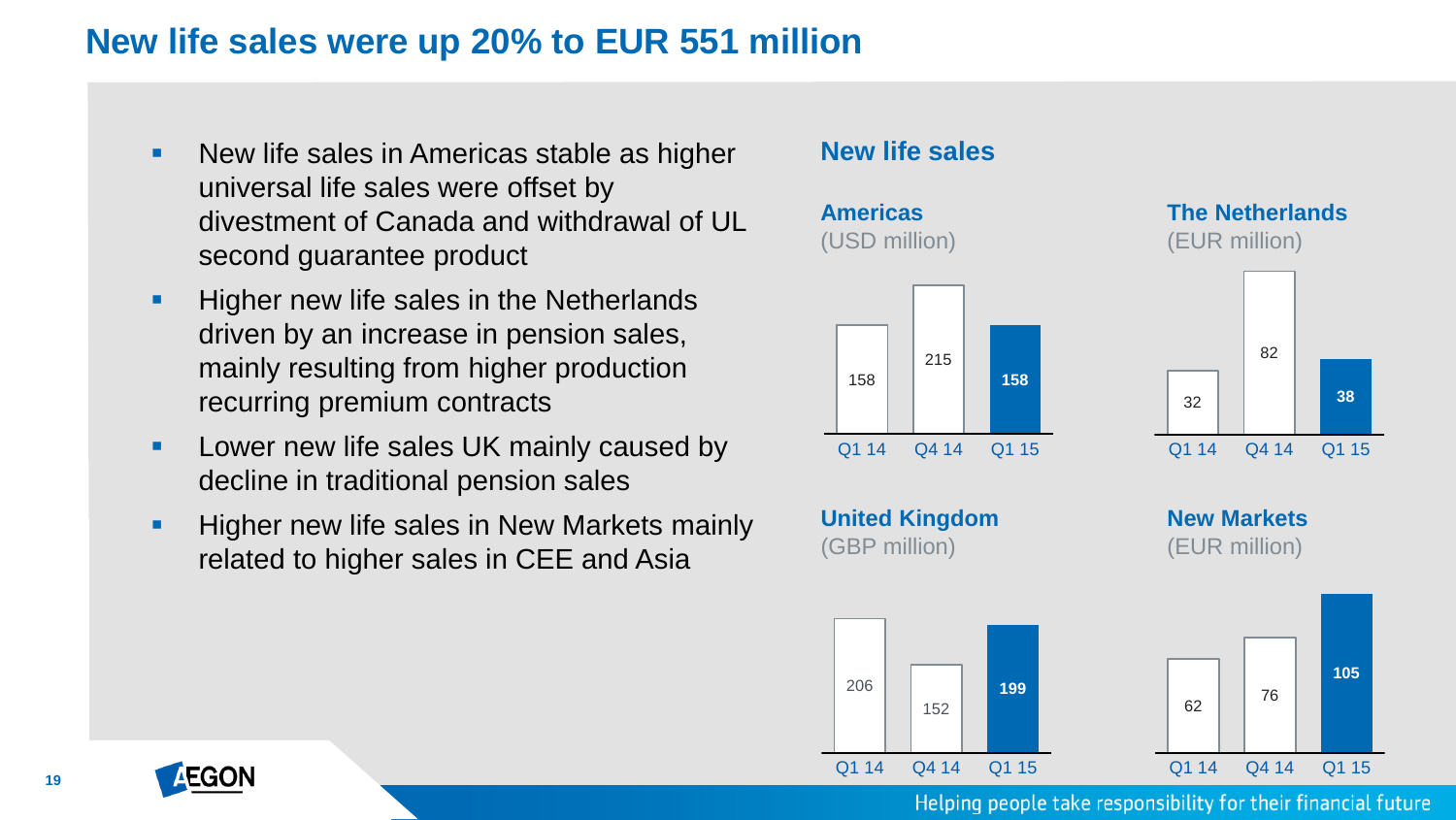### **MCVNB of EUR 140 million, despite persistent low interest rates**

- **Lower MCVNB in the Americas mainly due** to impact of lower interest rates
- **MCVNB** in the Netherlands increased, primarily driven by higher recurring pension premium contracts
- **Higher MCVNB in the UK as a result of** improvement in contribution from pensions
- **Decrease of MCVNB in New Markets as** higher sales were more than offset by lower margins in Asia as a result of low interest rates

#### **Market consistent value of new business**



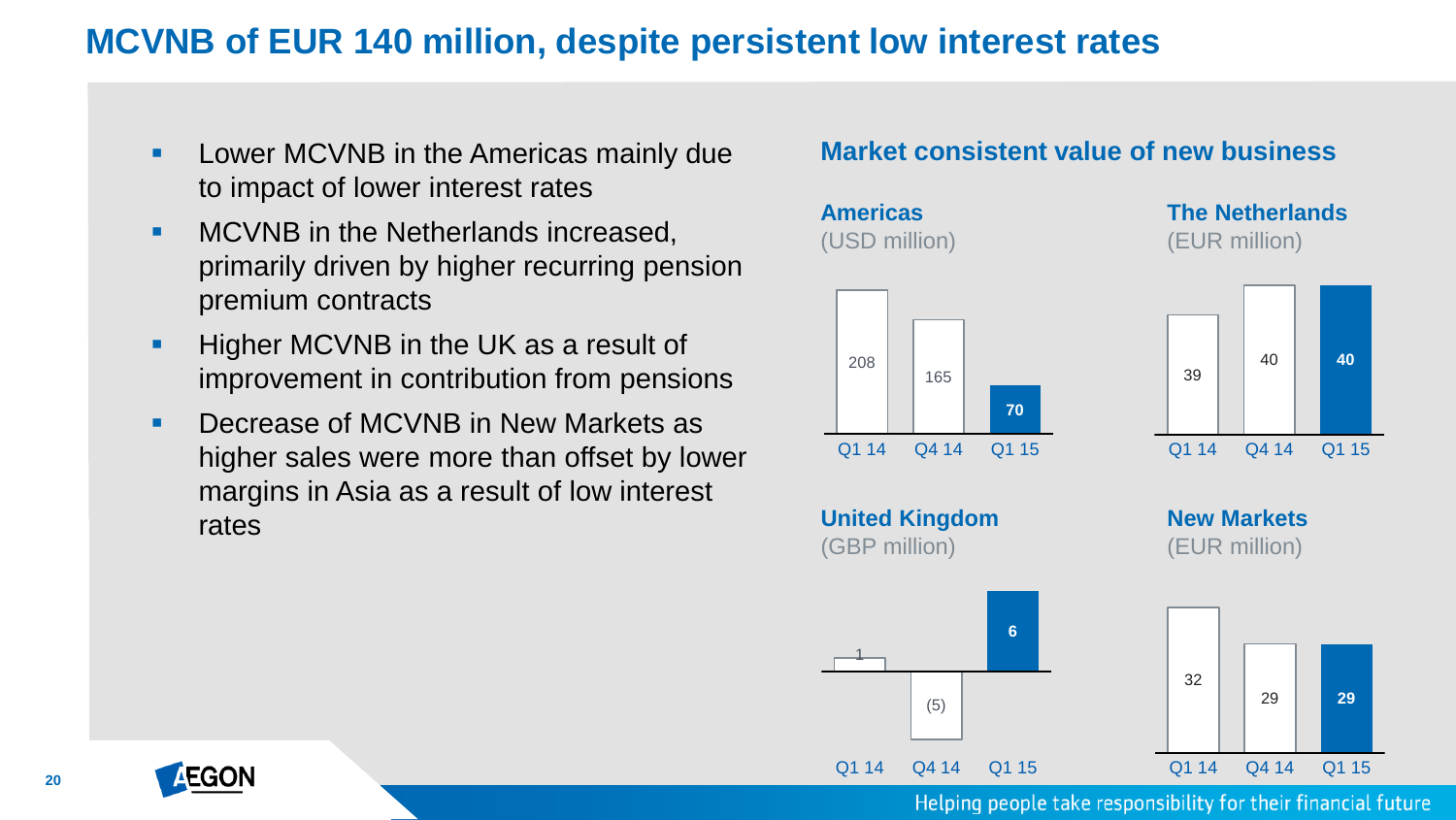### **Operational free cash flows and holding excess capital**

- **Operational free cash flows\* of EUR 339 million** 
	- ► One-time items of EUR 241 million mostly due to tax benefits in the Americas
	- Market impacts of EUR 273 million driven by impact of credit spread movements in the Netherlands
- **Holding excess capital increased to EUR 1.4 billion, including sale of La Mondiale stake**

#### **Operational free cash flows**

(EUR million)

|                                       | Q1 14 | Q4 14 | Q1 15 |
|---------------------------------------|-------|-------|-------|
| Earnings on in-force                  | 802   | 875   | 1,573 |
| Return on free surplus                | 14    | 17    | 16    |
| Release of required surplus           | (234) | (223) | (462) |
| New business strain                   | (251) | (343) | (273) |
| <b>Operational free cash flow</b>     | 331   | 325   | 853   |
| Market impacts & one-time items       | 26    | (12)  | 514   |
| Normalized operational free cash flow | 305   | 338   | 339   |
| Holding funding & operating expenses  | (71)  | (102) | (57)  |
| Free cash flow                        | 234   | 236   | 282   |

#### **Holding excess capital development** (EUR billion)

|                                   | <b>FY 14</b> | Q1 15 |
|-----------------------------------|--------------|-------|
| <b>Starting position</b>          | 2.2          | 1.2   |
| Net dividends received from units | 0.9          | (0.0) |
| Acquisitions & divestments        |              | 0.4   |
| Common dividends                  | (0.4)        | 0.0   |
| Funding & operating expenses      | (0.4)        | (0.1) |
| Leverage issuances/redemptions    | (1.0)        |       |
| Other                             | (0.1)        | (0.1) |
| <b>Ending position</b>            | 1.2          | 1.4   |

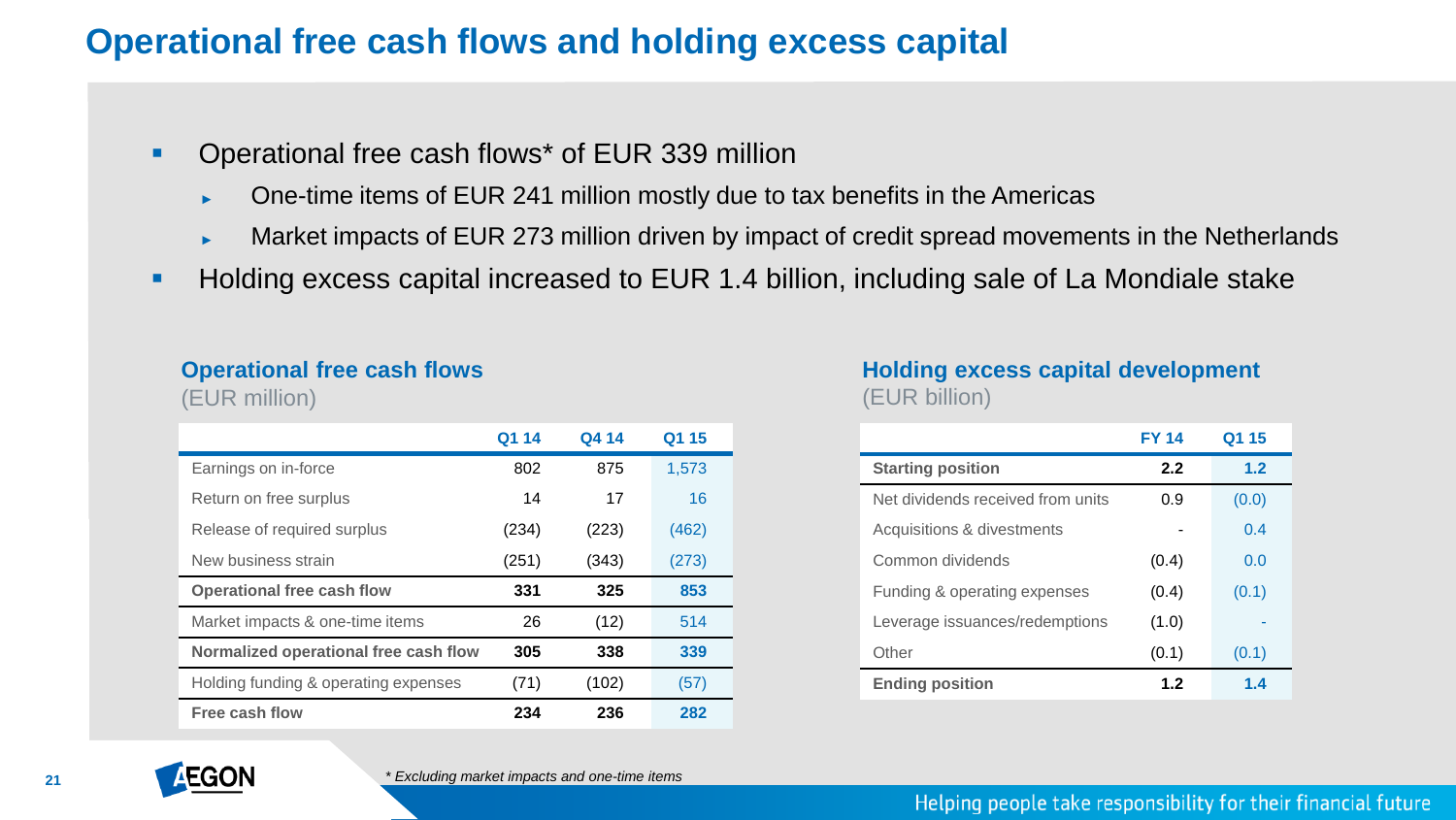### **Group and local capitalization levels**

- Group IGD solvency ratio improved to 216%
- Excess capital in the United States of USD ~1.5 billion over S&P AA level; USD 700 million half-year dividend to be paid to the holding in Q2
- IGD ratio in the Netherlands of  $\sim$ 235%; Pillar 1 ratio in the UK down to  $\sim$ 135%
	- ► Updated capital policy reflecting Solvency II in January 2016



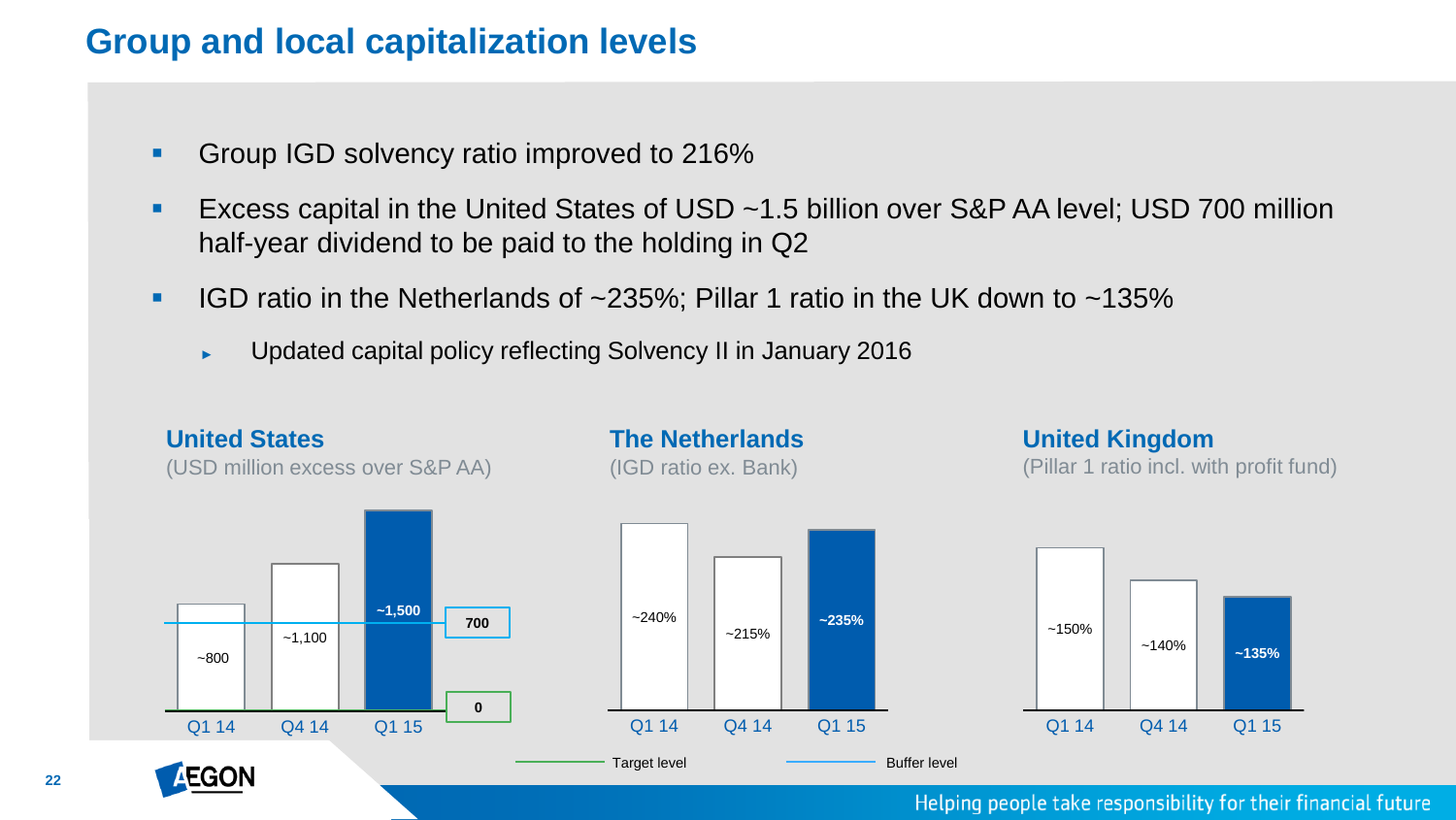### **Capital allocated to run-off businesses**

- Current capital allocated to run-off businesses of USD 1.9 billion
	- ► Return on capital of run-off businesses of 2.6% year to date
- Capital intensive run-off businesses negatively impact return on equity
	- ► Capital allocated to run-off businesses included in RoE calculations, but earnings are excluded
	- ► 7.2% RoE excluding run-off capital (6.6% including run-off capital)

#### **Allocated capital to run-off businesses**

(USD billion)

|                |                                     | 2010 | 2011 | 2012 | 2013 | 2014 | 2015 Q1 |
|----------------|-------------------------------------|------|------|------|------|------|---------|
| $\sim$         | Payout annuities                    | 0.5  | 0.5  | 0.5  | 0.5  | 0.4  | 0.4     |
| $\mathbb{R}^n$ | Institutional spread-based business | 0.8  | 0.7  | 0.6  | 0.4  | 0.3  | 0.3     |
| <b>In</b>      | <b>BOLI/COLI</b>                    | 0.7  | 0.5  | 0.5  | 0.5  | 0.6  | 0.6     |
|                | Life reinsurance                    | 3.1  | 1.3  | 1.1  | 0.7  | 0.6  | 0.6     |
|                |                                     | 5.1  | 3.0  | 2.7  | 2.1  | 2.0  | 1.9     |

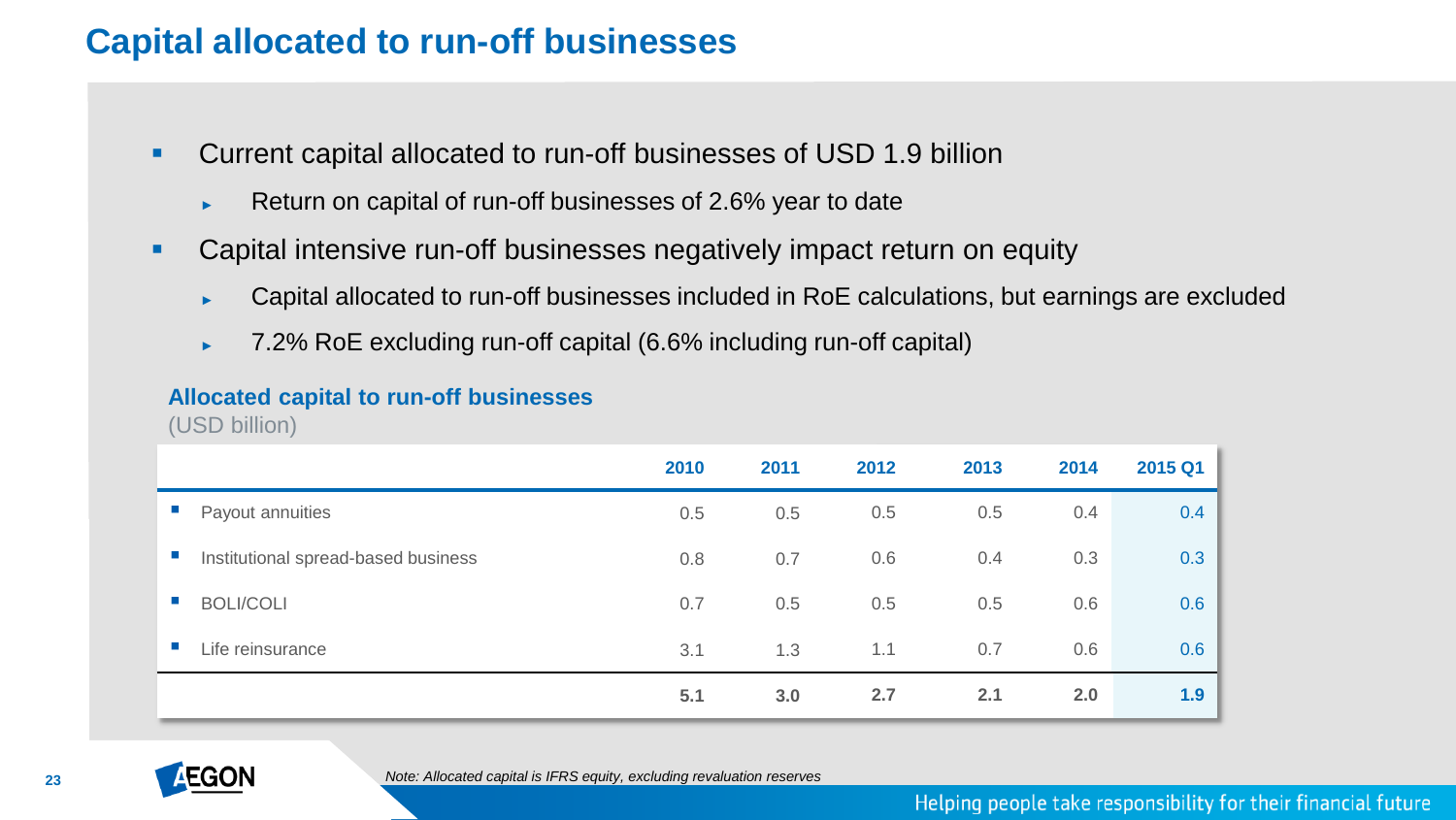### <span id="page-23-0"></span>**Americas**

- **Lower earnings as growth in VA and** pensions was more than offset by adverse claims experience and an adjustment for low interest rates in L&P
- **Operating expenses decreased resulting** from the divestment of Canada
- **Stable new life sales as higher UL sales** were offset by divestment of Canada and withdrawal of UL second guarantee product. Lower A&H sales mainly resulting from less portfolio acquisitions
- **Gross deposits increased to USD 13 billion** as a result of growth in VA and pensions
- **MCVNB declined to USD 70 million,** resulting from the impact of lower interest rates





#### **Operating expenses** (USD million)





#### **Gross deposits** (USD billion)



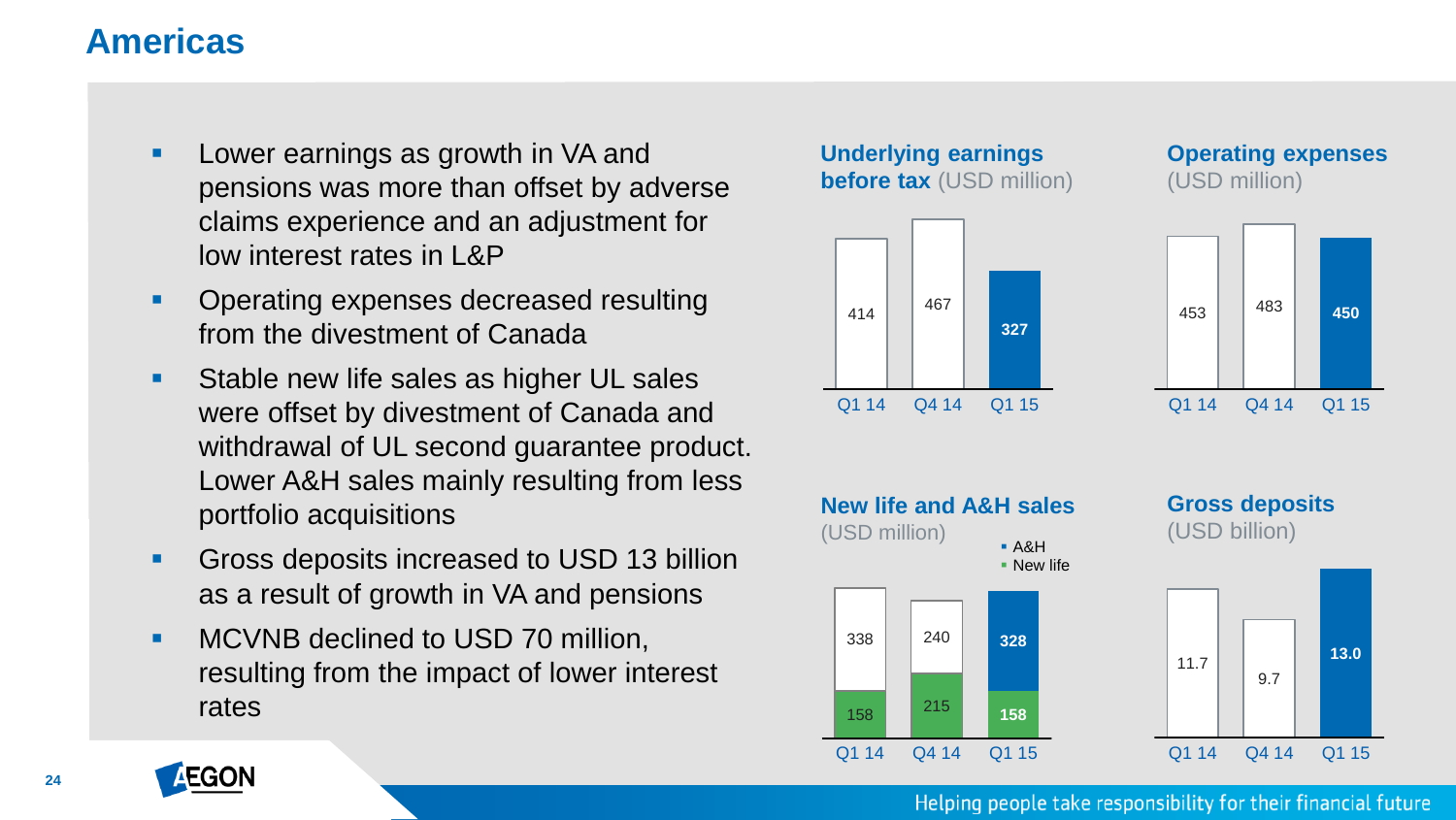### **The Netherlands**

- Higher earnings primarily due to higher investment income and lower funding cost, partly offset by an increase in non-life claims
- **Increase in operating expenses driven by** restructuring costs of non-life business and as a result of employee benefit expenses and growth of business
- **Higher new life sales due to higher** production of recurring premium contracts in pensions
- **Strong increase in gross deposits was** mainly driven by the strong performance of Knab and PPI
- **MCVNB** increased to EUR 40 million. The increase resulted from higher production of mortgages





**Operating expenses** (EUR million)





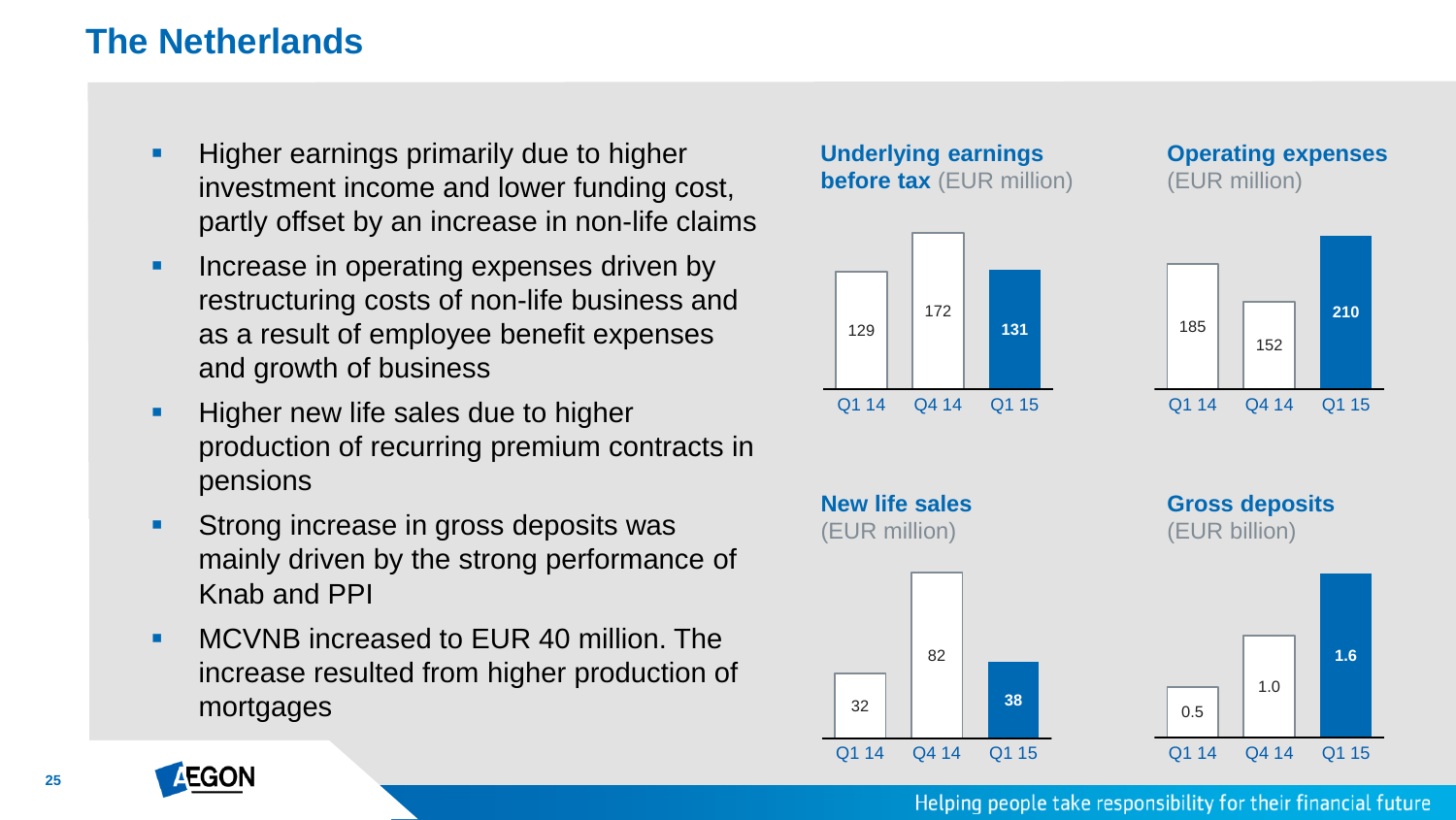### **United Kingdom**

- **Underlying earnings up to GBP 28 million** due to lower technology expenses and positive market movements
- Decrease in operating expenses is mainly due to absence of business transformation costs, lower technology expenses and cost savings
- **Lower new life sales mainly resulting from** decline in traditional pension sales
- Platform deposits more than tripled, mainly driven by the upgrade of existing customers
- **Higher MCVNB totaling GBP 6 million driven** by improvement in contribution from pensions



(GBP million)

152

Q1 14 Q4 14 Q1 15

206

**Operating expenses** (GBP million)

117

**64**



77



Q1 14 Q4 14 Q1 15

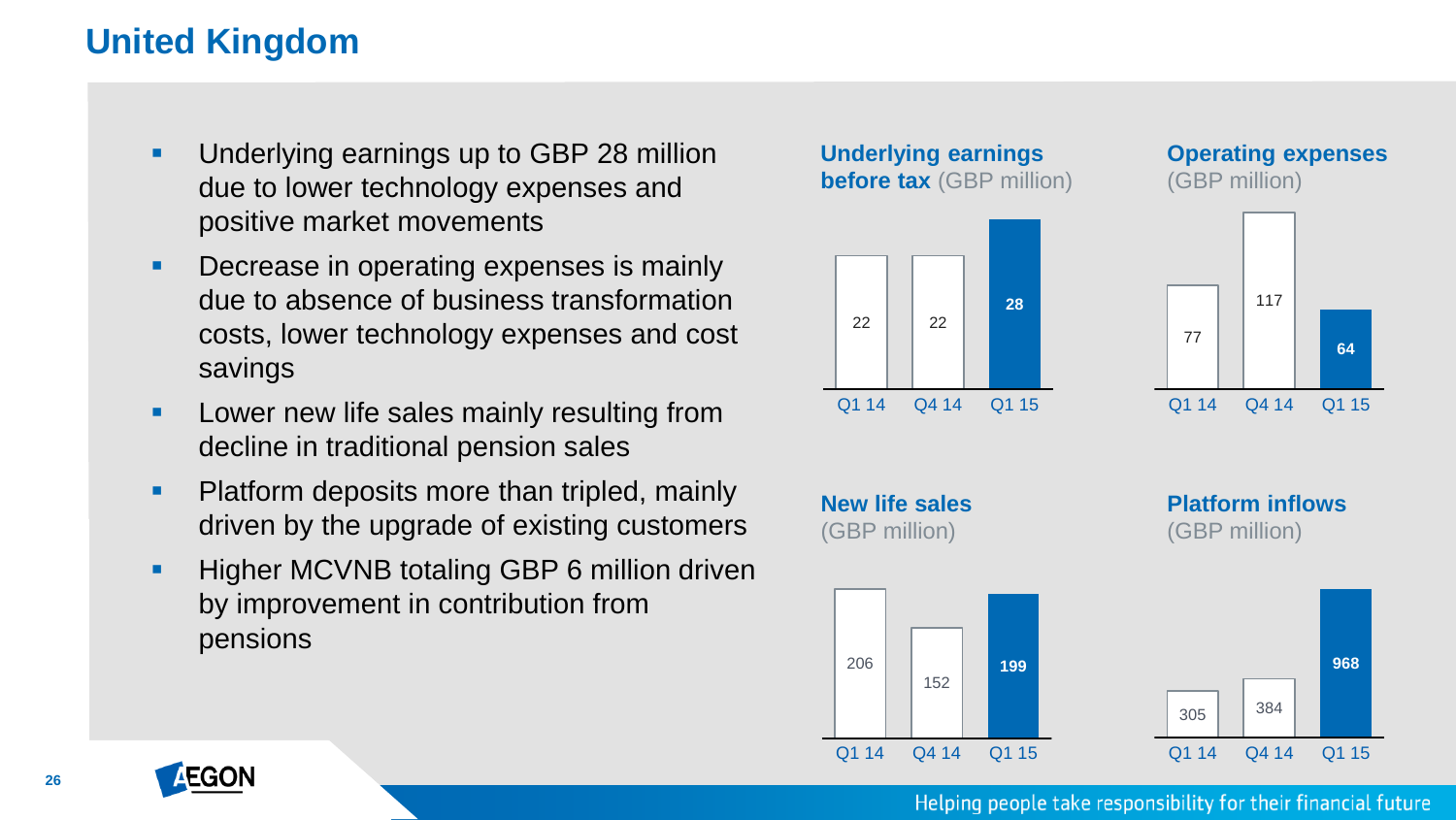### **New Markets**

- **Earnings growth in Aegon Asset** Management more than offset by lower earnings in CEE and divestments
- **Operating expenses up 23% to EUR 192** million due to currency movements and business growth
- **If the Increase in new life sales mainly due to Asia** and CEE
- Gross deposits up 25% mainly driven by higher Aegon Asset Management production within the UK absolute return fund and the Dutch mortgage fund
- Decrease of MCVNB to EUR 29 million driven by lower margins in Asia as a result of low interest rates offsetting higher sales





**Operating expenses** (EUR million)





Q1 14 Q4 14 Q1 15







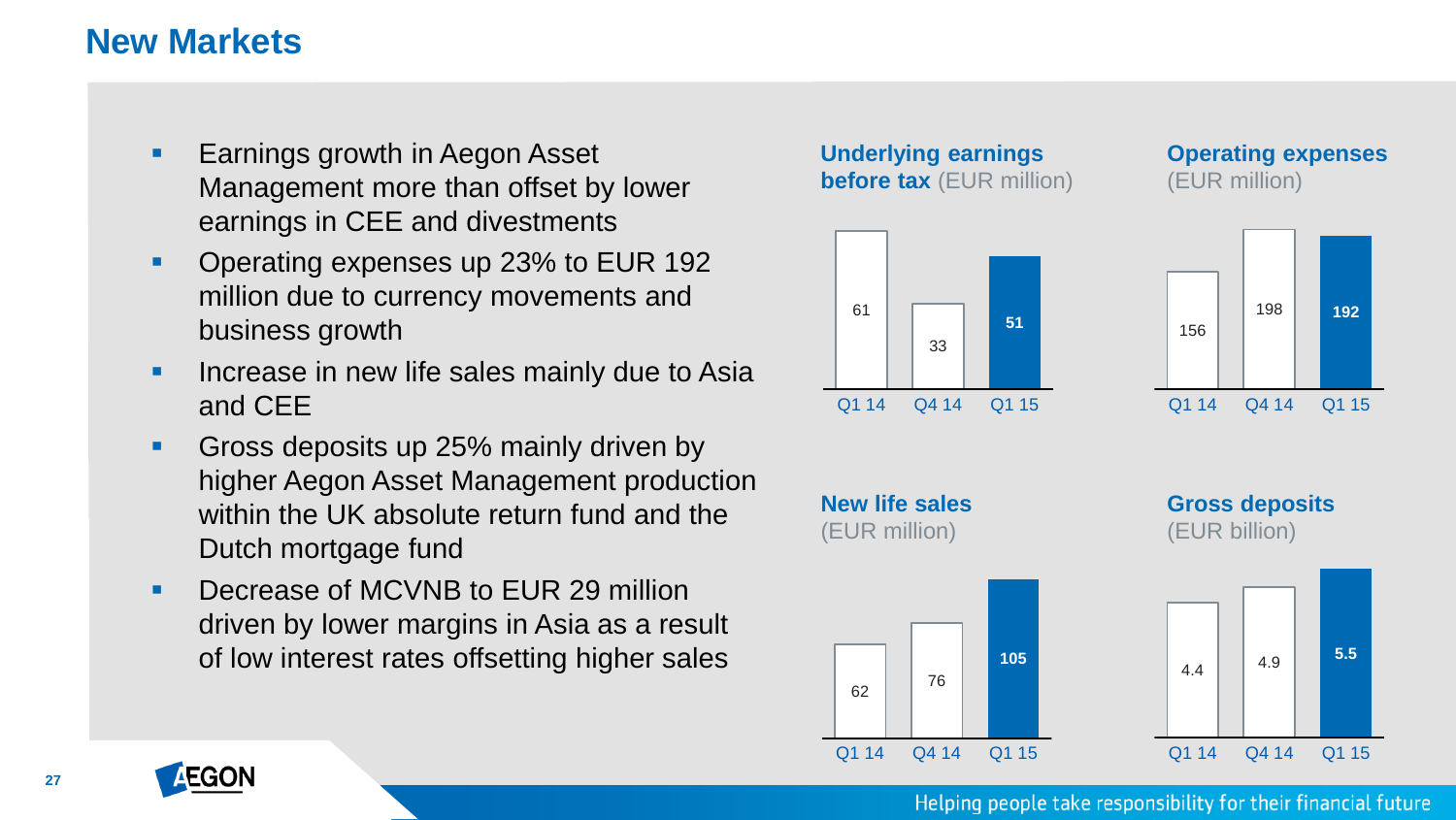### <span id="page-27-0"></span>**Reconciliation of effective tax rate Q1 2015**

| <b>EUR million</b> |       | <b>Americas</b> |       | <b>The Netherlands</b> |        | <b>United Kingdom</b> |     | <b>New Markets/</b><br><b>Holdings</b> | <b>Total</b> |
|--------------------|-------|-----------------|-------|------------------------|--------|-----------------------|-----|----------------------------------------|--------------|
| Income before tax  |       | 175             |       | 396                    |        | 39                    |     | (184)                                  | 425          |
| Nominal tax rate   | 35.0% | (60)            | 25.0% | (99)                   | 20.25% | (8)                   | N/A | 51                                     | (116)        |
| Actual income tax  |       | (30)            |       | (92)                   |        | (21)                  |     | 35                                     | (109)        |
| Net income         |       | 145             |       | 304                    |        | 18                    |     | (150)                                  | 316          |

- Actual income tax can deviate from the nominal tax rate, amongst others due to:
	- ► Tax exempt income
	- ► Tax credits
	- ► Valuation allowances
	- ► Tax rate changes
- Cross border intercompany reinsurance
- ► Policyholder tax UK (offsetting)
- ► Other items

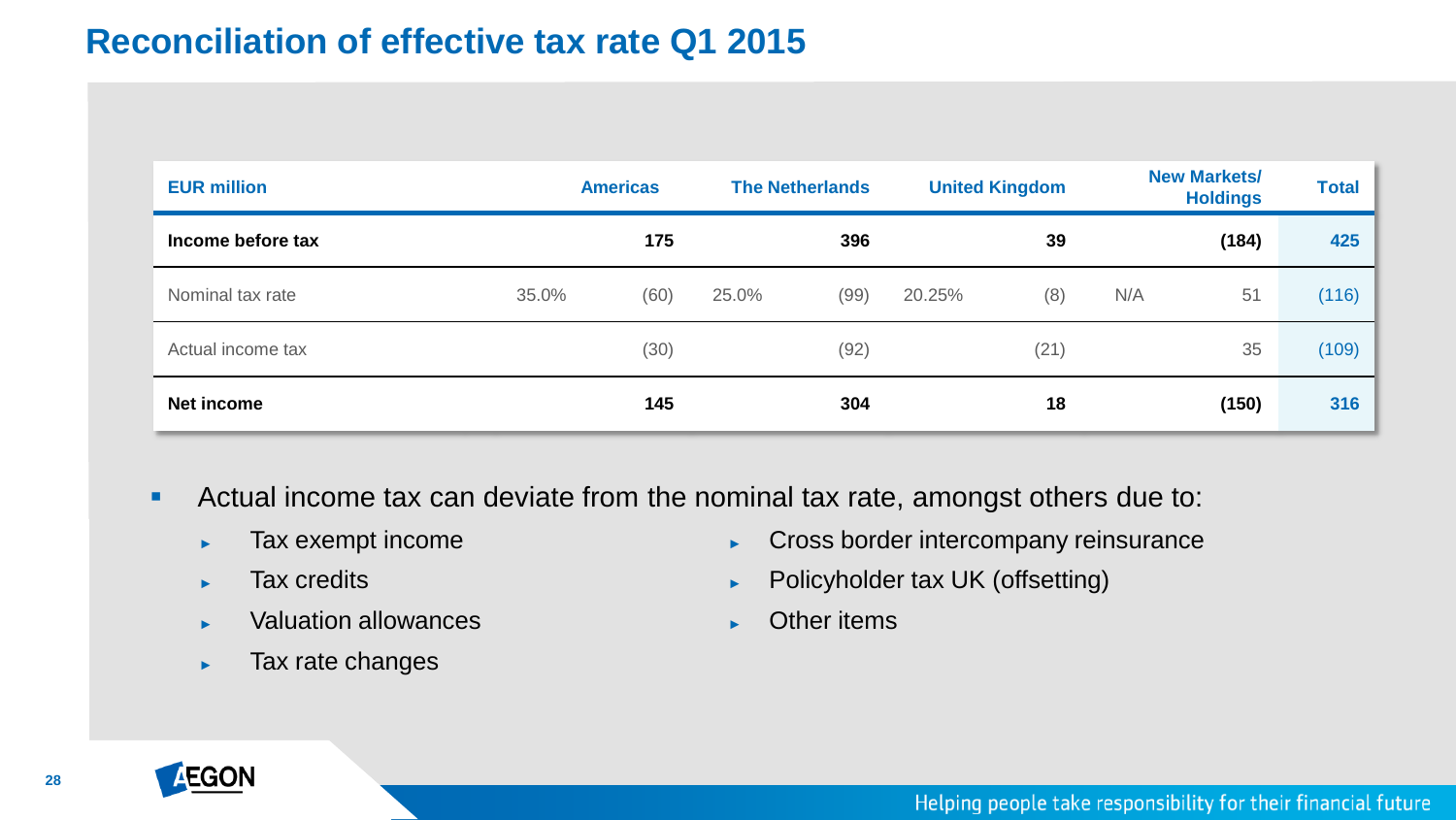### **General account investments roll-forward**

| <b>EUR billion</b>              | <b>Americas</b> | <b>The Netherlands</b> | <b>United Kingdom</b> | <b>New Markets &amp; Other</b> |
|---------------------------------|-----------------|------------------------|-----------------------|--------------------------------|
| Opening balance January 1, 2015 | 83.5            | 51.9                   | 13.2                  | 4.8                            |
| Net in- and outflow             | 1.2             | 1.7                    | 0.0                   | 0.2                            |
| Unrealized / realized results   | 0.9             | 2.1                    | 0.4                   | 0.1                            |
| Foreign exchange                | 10.7            | 0.0                    | 1.0                   | 0.4                            |
| Closing balance March 31, 2015  | 96.3            | 55.7                   | 14.6                  | 5.6                            |

**General account assets were up 12% during the quarter, mainly driven by favorable FX** movements

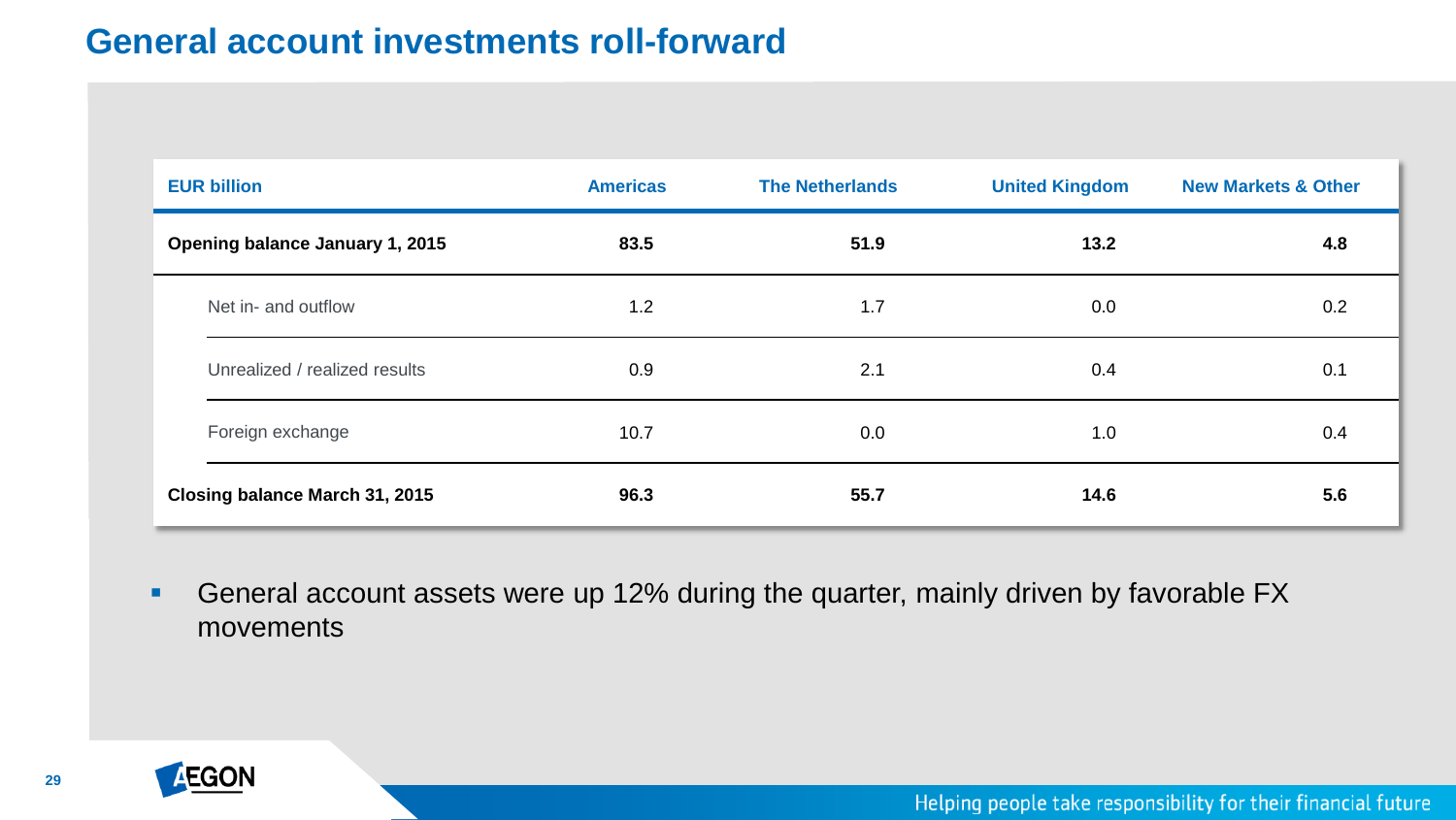### **Main economic assumptions**

- **10-year US Treasury assumed to grade to 4.25% by 2025**
- 3-month US Treasury assumed to grade to 2.5% by 2025
- **Credit spreads are assumed to grade to 110 bps by 2017**
- Bond funds are assumed to return 4% until 2024 and 6% thereafter
- Annual gross equity market returns of 8% (price appreciation + dividends)

| <b>Assumptions</b>                                                    | NL   | UK   |
|-----------------------------------------------------------------------|------|------|
| 10-year interest rate (2015)                                          | 1.8% | 2.9% |
| 3-month interest rate (2015)                                          | 0.1% | 0.4% |
| Annual gross equity market return<br>(price appreciation + dividends) | 7%   | 7%   |

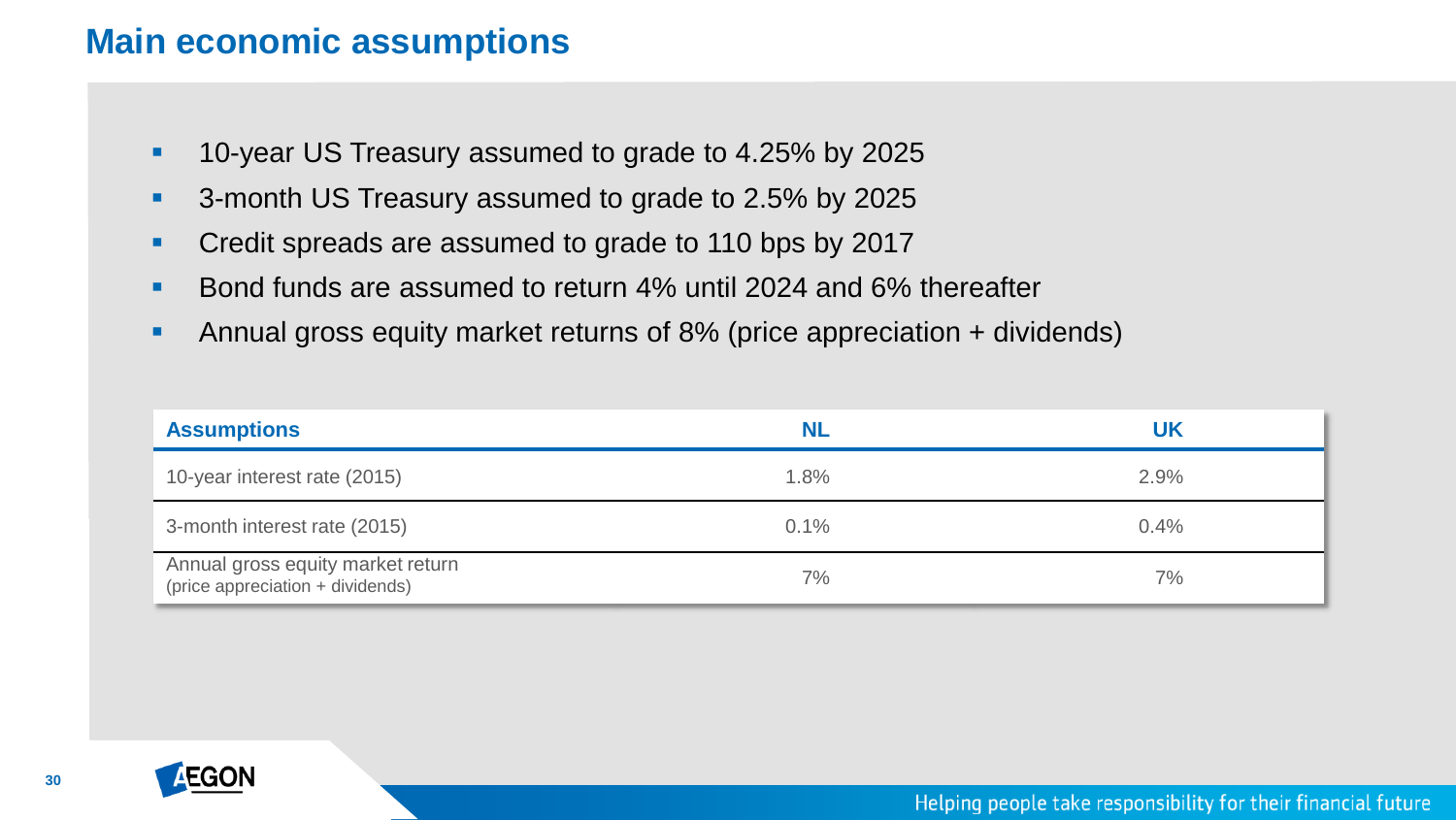### **Earnings sensitivities to equity markets and reinvestment yields**

- **Protection of capital position main purpose of macro** hedging program
- **IFRS accounting mismatch between hedges and liabilities** 
	- GMIB liability carried at amortized cost (SOP 03-1)

**EXECUTE:** Limited reinvestment risk moderates impact of low US

~5% of general account assets reinvested per annum as a

Macro hedge carried at fair value

interest rates on underlying earnings

result of declining spread balances

#### **Macro hedge equity sensitivity estimates**

| <b>Total equity return in</b><br>quarter | <b>Fair value items impact</b> |  |
|------------------------------------------|--------------------------------|--|
| $-8%$                                    | ~USD (10) million              |  |
| +2% (base case)                          | ~USD (60) million              |  |
| $+12%$                                   | $\sim$ USD (140) million       |  |

|       | <b>Estimated sensitivity for underlying earnings</b><br>to flat reinvestment yields* |  |  |  |  |
|-------|--------------------------------------------------------------------------------------|--|--|--|--|
| 2015: | ~USD (10) million per quarter                                                        |  |  |  |  |
| 2016: | ~USD (15) million per quarter                                                        |  |  |  |  |
| 2017: | ~USD (25) million per quarter                                                        |  |  |  |  |



*\* Average impact of flat reinvestment yields on underlying earnings per quarter in 2015, 2016 and 2017 compared to 2014*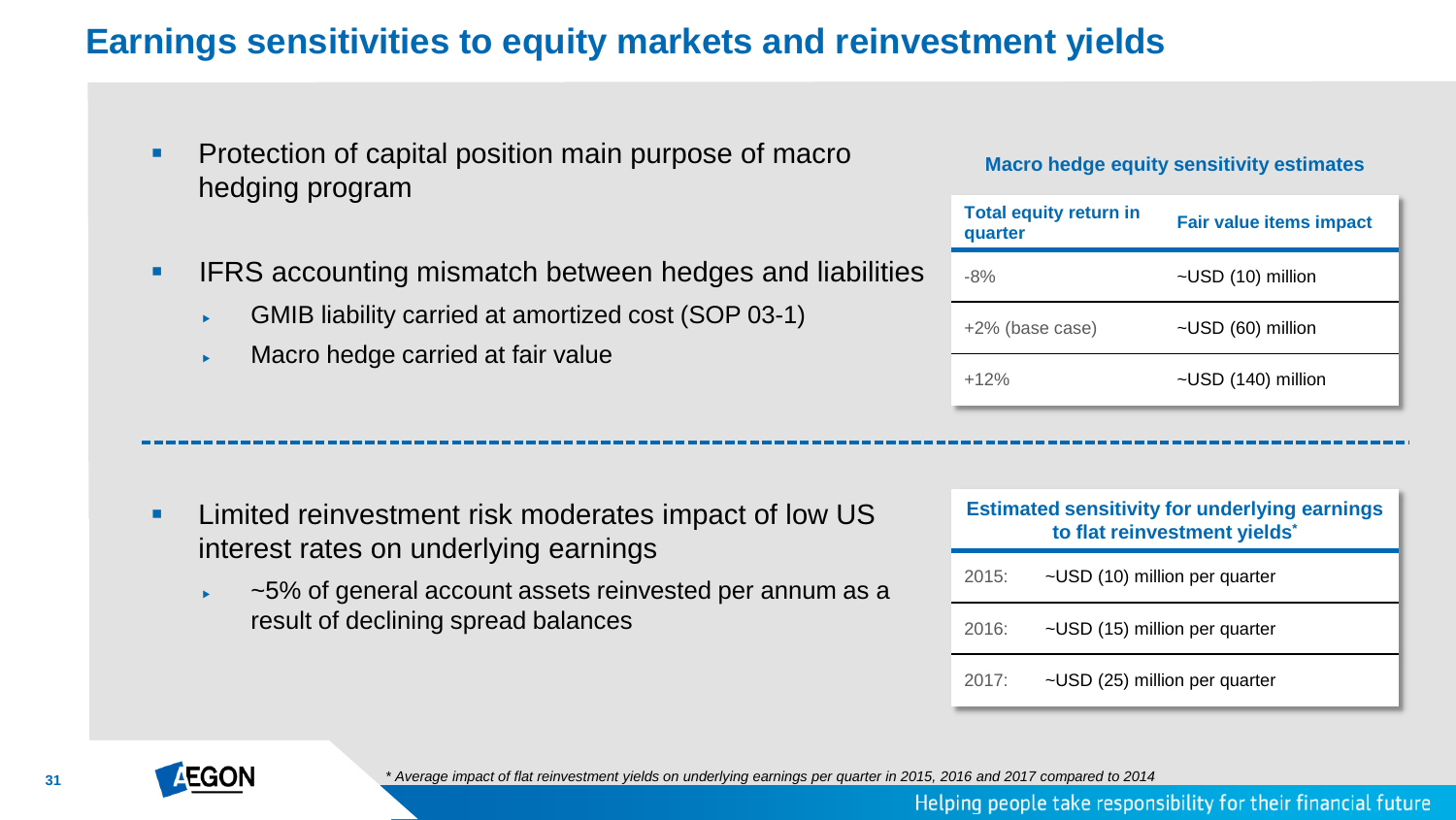### **Investing in Aegon**

- **Aegon ordinary shares** 
	- ► Traded on Euronext Amsterdam since 1969 and quoted in euros
- **Aegon New York Registry Shares (NYRS)** 
	- ► Traded on NYSE since 1991 and quoted in US dollars
	- ► Attractive option for US investors
	- ► One Aegon NYRS equals one Aegon Amsterdam-listed common share
	- ► Cost effective way to hold international securities

#### **Aegon's ordinary shares**

| Ticker symbol           | AGN NA             |
|-------------------------|--------------------|
| <b>Underlying ISIN</b>  | NL0000303709       |
| <b>SEDOL</b>            | 5927375NL          |
| <b>Trading Platform</b> | Euronext Amsterdam |
| Country                 | <b>Netherlands</b> |

#### **Aegon's New York Registry Shares**

| Ticker symbol           | AEG US         |
|-------------------------|----------------|
| <b>NYRS ISIN</b>        | US0079241032   |
| <b>NYRS SEDOL</b>       | 2008411US      |
| <b>Trading Platform</b> | <b>NYSE</b>    |
| Country                 | USA            |
| NYRS Transfer Agent     | Citibank, N.A. |

#### **Aegon NYRS contact details**

## **AEG LISTED NYSE**

#### **Broker contacts at Citibank:**

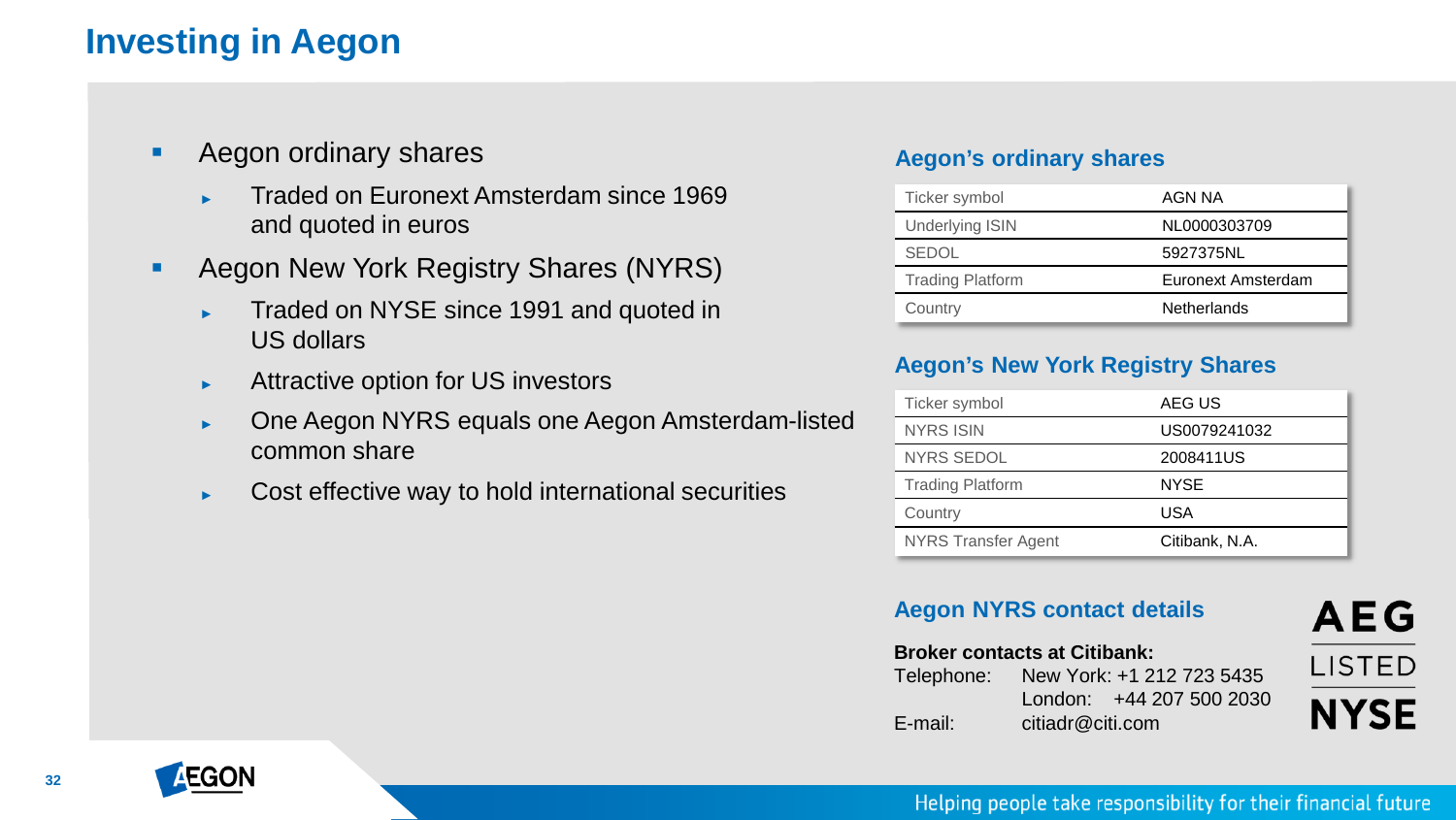

## **Upcoming events**

## **May**

**Annual General Meeting of Shareholders** The Hague May 20, 2015

### **June**

**JP Morgan insurance conference** London June 2, 2015

**Barclays UK savings conference London** June 3, 2015

**Citi conference** New York June 5, 2015

**Goldman Sachs financials conference** Rome June 15, 2015